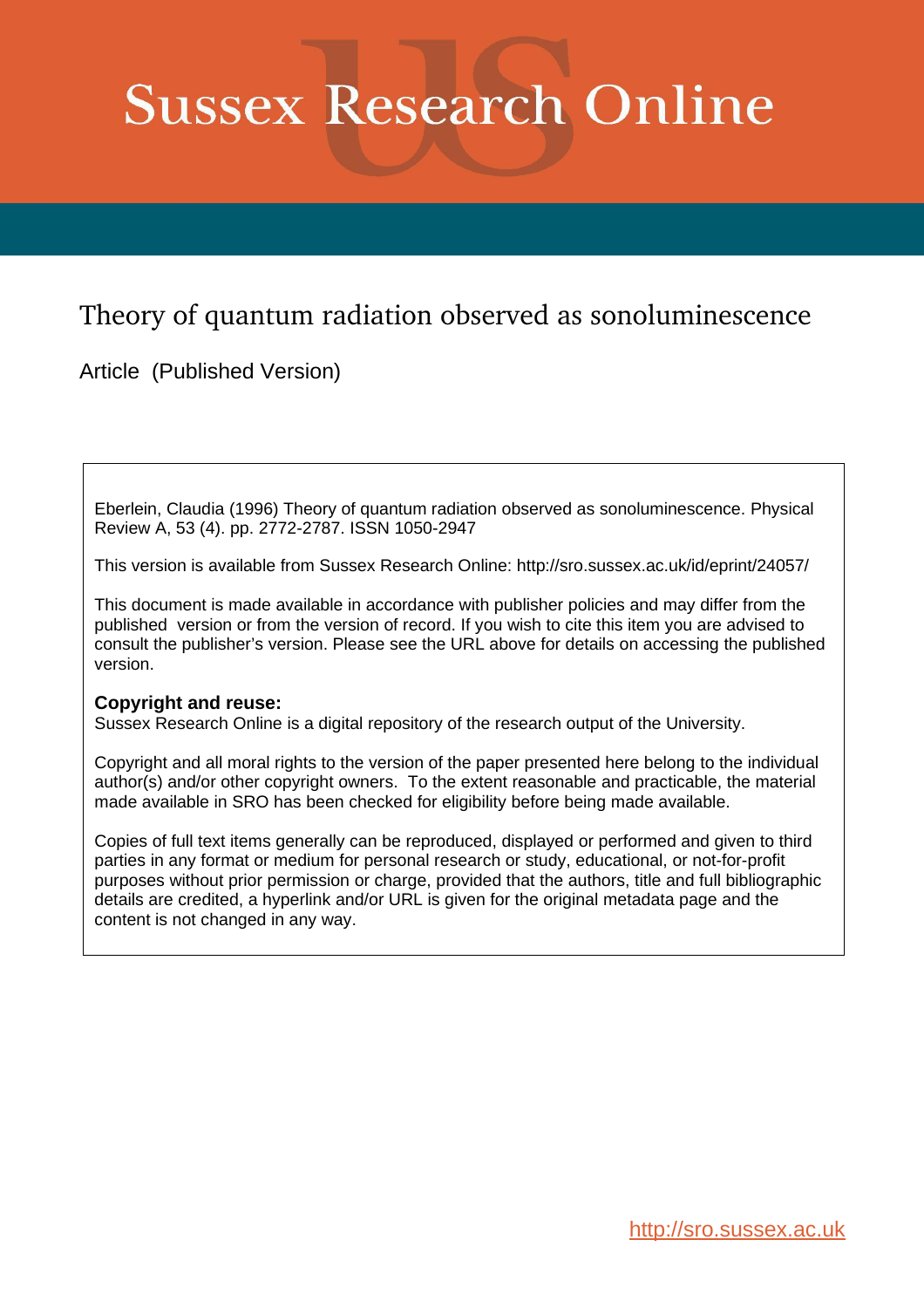#### **Theory of quantum radiation observed as sonoluminescence**

Claudia Eberlein\*

*Department of Physics, University of Illinois at Urbana-Champaign, Urbana, Illinois 61801-3080*

(Received 9 June 1995)

Sonoluminescence is explained in terms of quantum radiation by moving interfaces between media of different polarizability. In a stationary dielectric the zero-point fluctuations of the electromagnetic field excite virtual two-photon states, which become real under perturbation due to motion of the dielectric. The sonoluminescent bubble is modeled as an optically empty cavity in a homogeneous dielectric. The problem of the photon emission by a cavity of time-dependent radius is handled in a Hamiltonian formalism, which is dealt with perturbatively up to first order in the velocity of the bubble surface over the speed of light. A parameter dependence of the zeroth-order Hamiltonian in addition to the first-order perturbation calls for a novel perturbative method combining standard perturbation theory with an adiabatic approximation. In this way the transition amplitude from the vacuum into a two-photon state is obtained, and expressions for the single-photon spectrum and the total energy radiated during one flash are given both in full and in the short-wavelength approximation when the bubble is larger than the wavelengths of the emitted light. A model profile is assumed for the time dependence of the bubble during the collapse, and in this model the radiated energy and the spectrum are calculated numerically and in the short-wavelength limit also analytically. It is shown analytically that the spectral density has the same frequency dependence as blackbody radiation; this is purely an effect of correlated quantum fluctuations at zero temperature. The present theory clarifies a number of hitherto unsolved problems and suggests explanations for several more. Possible experiments that discriminate this from other theories of sonoluminescence are proposed.

PACS number(s):  $42.50$ .Lc,  $03.70+k$ ,  $11.10.-z$ , 78.60.Mq

#### **I. INTRODUCTION**

#### **A. State of the art**

Sonoluminescence is the phenomenon of light emission by sound-driven gas bubbles in fluids, ordinarily air bubbles in water. Sound makes bubbles collapse or expand, and a rapid flash of light is observed after each collapse. This phenomenon has been known for 60 years  $[1]$ , but came under systematic investigation only recently when experimentalists succeeded in trapping bubbles and maintaining sonoluminescence as a stable process over hours or even days  $[2,3]$ .

During stable sonoluminescence  $[2,3]$  a bubble is trapped at the pressure antinode of a standing sound wave, which typically has a frequency of about 25 kHz. With an astonishing clocklike precision the bubble sends off one sharp flash of light per acoustic cycle. Less than 10 ps is commonly given as a conservative estimate of the pulse length. The observed jitter has been found to be extremely small and to show curious phase properties whose origin could so far not be identified  $[4]$ . The spectral density of the light emitted drops with wavelength and resembles the tail of a blackbody spectrum of several tens of thousand kelvin  $[5]$ .

Whereas the dynamics of the bubble motion has been successfully explained and a theoretical model by Löfstedt, Barber, and Putterman  $[6]$  based on rather involved hydrodynamic calculations reproduces the experimentally measured time dependence of the bubble radius  $[7]$  remarkably well, the process of the light emission has so far defied any theoretical elucidation. That is why the present paper focuses on the radiation process, making use of the knowledge about the hydrodynamics of the bubble motion as input.

There have been several attempts of explaining the light seen in sonoluminescence. The apparent similarity of the spectrum to a thermal spectrum has led to the hypothesis that the light might come from a process of blackbody radiation or bremsstrahlung  $[5,8]$ . Along this line it has been argued that the gas in the collapsing bubble is compressed so strongly that a plasma is formed, which then radiates. However, one can quickly convince oneself that neither blackbody radiation nor bremsstrahlung can possibly account for the radiation observed in sonoluminescence. Either of them would lead to a continuous spectrum whose major part would lie below the absorption edge of water at 180 nm and would therefore be absorbed by it. Estimating from the corresponding visible part of the spectrum the amount of energy that would be absorbed, one obtains such a large number that one would expect to see rather obvious macroscopic consequences of the absorption  $[9]$ , such as, for instance, dissociation of the water molecules, formation of radicals, etc., which have not been observed. Moreover, blackbody radiation is an equilibrium phenomenon and involves several atomic transitions; it could very unlikely explain pulse lengths of less than 10 ps. Neither is any explanation involving bremsstrahlung satisfactory, because it would entail the presence of free electrons and rather slow recombination radiation.

Rather more convincing is Suslick's theory  $[10]$ , which explains the sonoluminescence spectra on the basis of pressure-broadened rotational and vibrational lines in diatomic emission spectra. For silicone-oil sonoluminescence one finds excellent agreement of synthetic and observed

1050-2947/96/53(4)/2772(16)/\$10.00 53 2772 © 1996 The American Physical Society

<sup>\*</sup>Present address: Theory of Condensed Matter Group, Cavendish Laboratory, Madingley Road, Cambridge CB3 0HE, England. Electronic address: cce20@phy.cam.ac.uk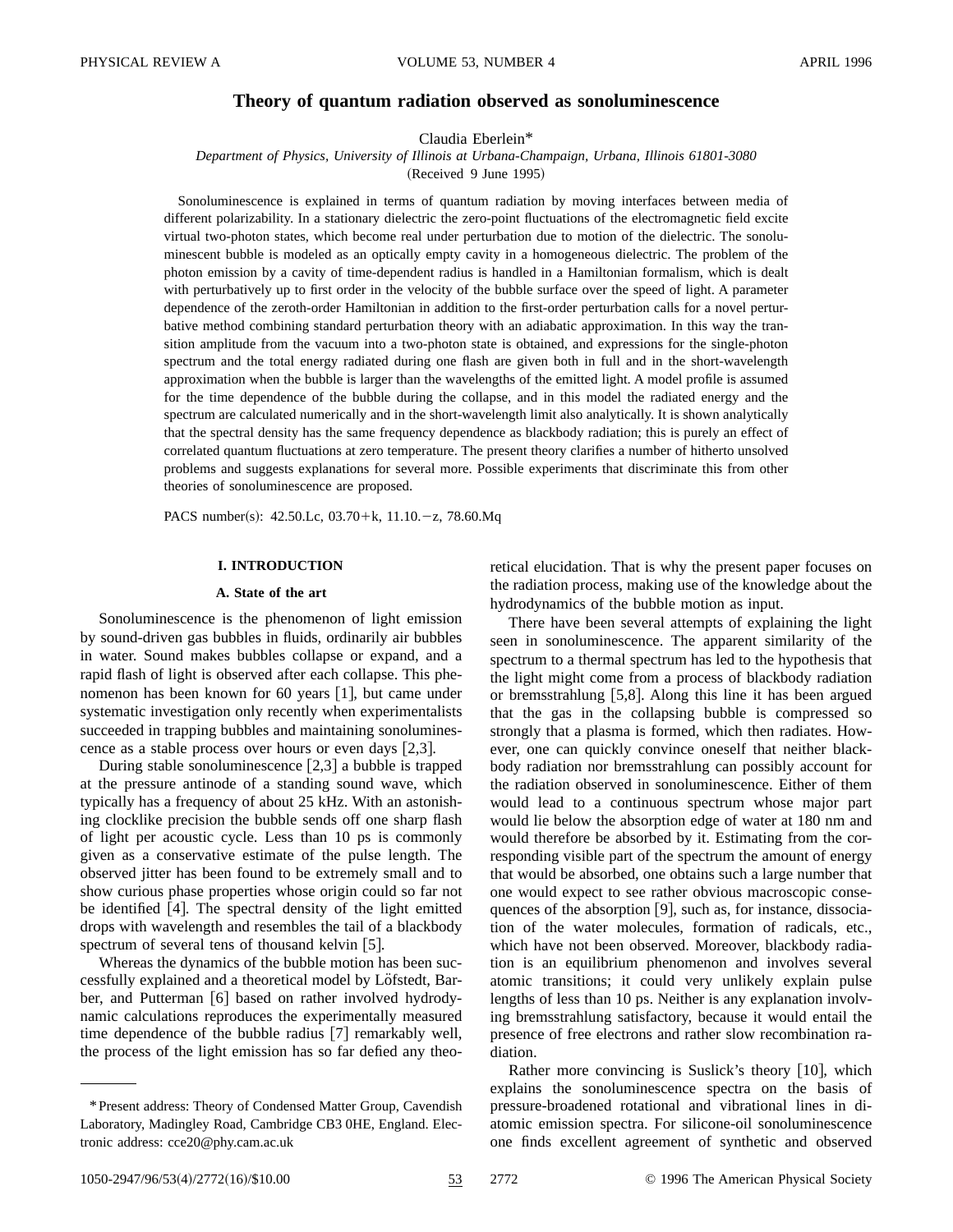spectra by considering emission from excited-state  $C_2$  [10]. For water, however, any attempts to model the spectrum on the basis of this theory have so far been unsuccessful, although the well-known 310-nm system of OH is thought to be largely responsible for the broad peak around this wavelength in the observed spectrum  $[9,11]$ . The most recent speculation on the nature of sonoluminescence radiation is a theory of collision-induced emission  $[12]$ , which, however, in its present version contains still too many indeterminate points and adjustable parameters to permit a judgment on its tenability.

#### **B. Quantum vacuum radiation as a candidate**

This paper pursues a line of thought loosely inspired by Schwinger  $[13]$ , who suggested that sonoluminescence could be some kind of dynamic Casimir effect, which the present writer agrees with insofar as the light emission observed in sonoluminescence has, just like the Casimir effect, its origin in the interaction of the vacuum fluctuations of the quantized electromagnetic field with a dielectric medium. Sonoluminescence is, however, much more closely related to the Unruh effect.

Let first the Casimir effect  $[14,15]$  be recalled: two parallel conducting or dielectric plates in vacuum experience an attractive force, which arises from the boundary conditions the plates impose on the vacuum electromagnetic field. In a more intuitive picture one can understand the Casimir effect in terms of van der Waals forces; the electromagnetic zeropoint fluctuations induce local fluctuating dipoles in each of the plates and because of the spatial correlations of the fluctuations the interaction of these dipoles leads to a net attractive force.

The Unruh effect  $[16,17]$  is a dynamic generalization of the Casimir effect and predicts radiation by noninertially moving mirrors  $[18]$ . This phenomenon is not exclusive to perfect mirrors, i.e., perfect conductors; quantum radiation by moving dielectrics has also been investigated [19], and moreover some of the pathological points of the perfectreflector theories can be circumvented in the more physical case of dielectrics. Again, the intuitive picture of the process is that the zero-point electromagnetic field excites fluctuating dipoles in the (perfect or imperfect) mirror and these dipoles are the source of radiation when the mirror moves nonuniformly.

A more rigorous way of understanding why a moving mirror that interacts with the vacuum fluctuations of the quantized photon field emits radiation is to start by considering a nominally stationary mirror, with the intention of eventually applying the fluctuation-dissipation theorem. The radiation pressure on the mirror is given by the vacuum expectation value of the force operator  $\mathscr{F}$ , which is obtained from the stress-energy-momentum tensor of the electromagnetic field subjected to appropriate boundary conditions on the surface of the mirror. The net force on a single stationary mirror in vacuum is of course zero by virtue of translation invariance

$$
F = \langle 0 | \mathcal{F} | 0 \rangle = 0.
$$

However, the mean-square deviation of this force does not vanish, since the force operator  $\mathscr F$  does not commute with the Hamiltonian. In other words, the mirror is exposed to radiation-pressure fluctuations, whose mean-square deviation is given by

$$
\Delta F^2 = \langle 0|\mathscr{F}^2|0\rangle - \langle 0|\mathscr{F}|0\rangle^2.
$$

Knowing that the force operator  $\mathcal F$  is (just like the Hamiltonian) a functional that is quadratic in the field operators, i.e., quadratic in the photon annihilation and creation operators, one can use the decomposition of the identity into projection operators onto a complete set of photon eigenstates, of which then only two-photon states survive, and rewrite  $\lceil 20 \rceil$ 

$$
\Delta F^2 = \frac{1}{2} \int dk \int dk' |\langle 0| \mathcal{F} |k, k'\rangle|^2.
$$
 (1.1)

This means that virtual two-photon states are perpetually excited by the mirror in the vacuum, in accordance with the fluctuating radiation pressure. Yet the fluctuating forces on the left- and right-hand sides of the mirror are balanced against each other, so that no mean radiation pressure acts on the mirror. By virtue of Lorentz invariance, the same is true for a mirror that moves with constant velocity.

However, when the mirror moves noninertially, the radiation-pressure fluctuations on opposite sites of the mirror are out of balance and the mirror experiences a nonvanishing frictional force. The virtual two-photon states turn into real states and the loss of momentum by the radiation of the photon pairs provides the physical mechanism for the friction experienced by the mirror. The fluctuation-dissipation theorem puts this into formulas and interrelates the power spectrum of the fluctuations on the stationary mirror and the dissipative part of the response function that connects the force on the moving mirror to its velocity  $[21]$ .

It is a well-established fact that radiation by moving mirrors shows thermal properties, although one is dealing with *zero-temperature* quantum field theory. The original statement of the Unruh effect  $[16,17]$  is that a mirror moving with constant proper acceleration *a* in vacuum appears to be radiating particles as if it were a blackbody at a temperature  $T_{\text{Unruh}} = \hbar a/(2\pi k_B c)$ . The reason for this behavior is that the photons are radiated in correlated pairs; in the language of quantum optics, they form a two-mode squeezed state and the observation of the single-photon spectrum involves a tracing over the other photon of the pair, which is well known to entail thermal properties of the state  $[22]$ . Formally this connection is established by representing the two-mode state in a dual Hilbert space and making contact with the theory of thermofield dynamics  $[23]$ .

As to an experimental verification of the Unruh effect, the record is empty—understandably so, because the Unruh temperature is tiny for commonly achievable accelerations. The only viable suggestion for an experiment has come from Yablonovitch  $[24]$ , who thought that the sudden ionization of a gas or a semiconductor crystal might produce an accelerating discontinuity in the refractive index fast enough to radiate a measurable amount of photons.

From all of the above, quantum vacuum radiation seems to be a good candidate for explaining the radiation process in sonoluminescence. The surface of the bubble is the moving interface of discontinuous polarizability, i.e., the moving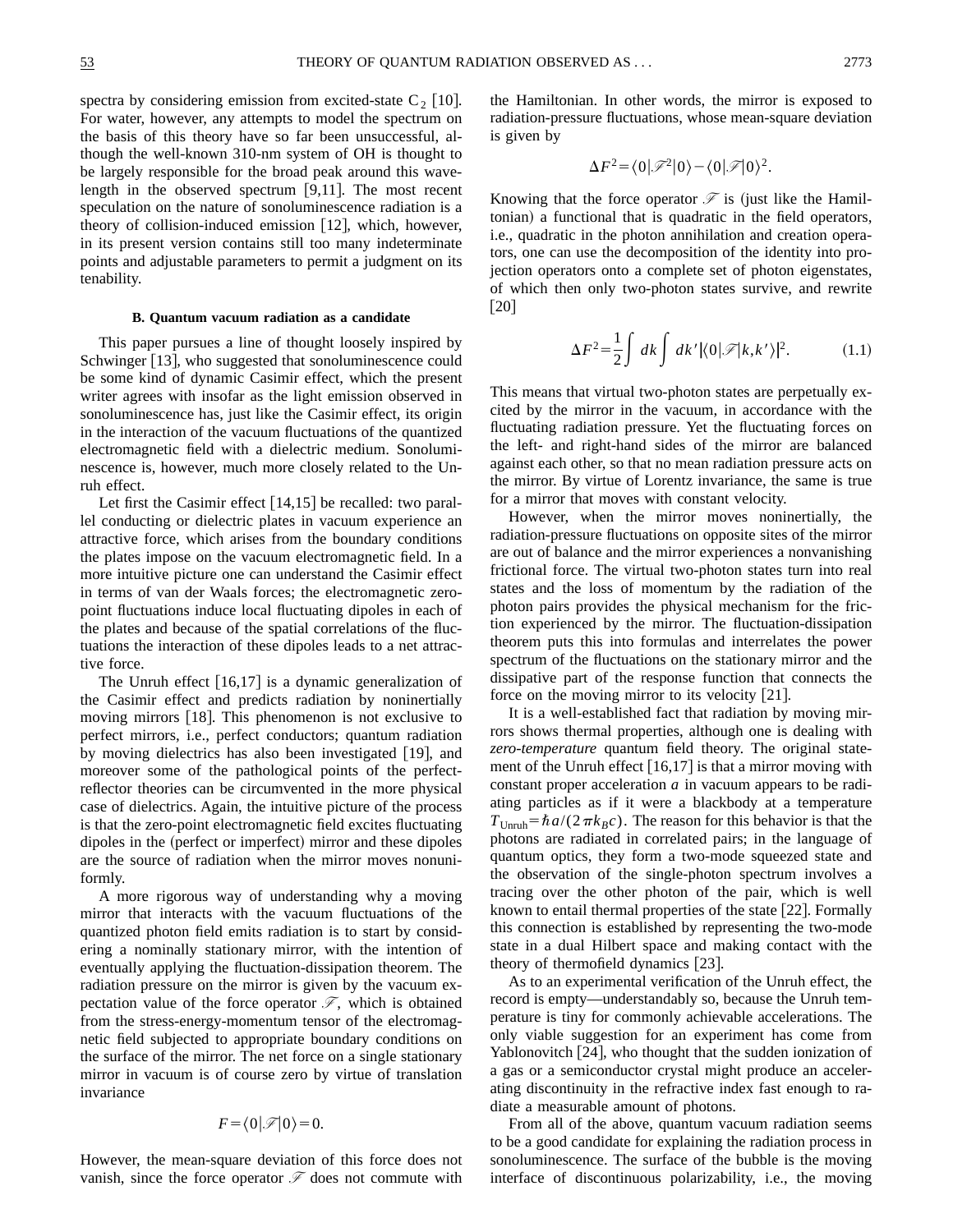mirror. In the visible range water has a refractive index of 1.3 and the gas inside the bubble has a refractive index of practically 1 even when strongly compressed. Although the discontinuity of 0.3 in the refractive index is not huge, it is large enough to radiate an appreciable number of photons if the motion is sufficiently fast. In fact, the discontinuity in the refractive index will enter the final results for the radiated spectrum merely as a prefactor and hence only its order of magnitude is important.

Of much greater significance is the highly nonlinear dynamics of the bubble motion. At the point when the bubble collapses and starts reexpanding, the velocity of the interface changes its sign. As known from experiments  $[7]$  as well as from model calculations of the bubble dynamics  $[6,8]$ , this turnaround is extremely fast, which means that tremendous accelerations and higher moments of the motion are involved. The present theory predicts a burst of photons as a consequence.

As it will be shown in more detail in the course of this paper, the theory of quantum vacuum radiation resolves several to date unexplained issues. The fact that the photons are radiated in correlated pairs leads to thermal properties of the one-photon spectrum, unrelated to the temperature in the bubble, which is presumably far too small to cause any major effect.

In accordance with a weakly frequency-dependent refractive index, the radiation spectrum shows features at the resonance frequencies of the dipolar molecules in the medium. As water molecules are highly polarizable, this is to be expected a discernible effect; it explains the relation of the peak around 310 nm in the spectrum to the well-known OH line.

Barely any photons are created below the absorption edge of water, as the polarizability is far too small in this region. Therefore, few photons are absorbed and no macroscopically noticeable changes of the water are to be expected.

The pulse length predicted by the theory of quantum vacuum radiation is of the order of the time it takes for the zero-point fluctuations to correlate around the bubble. With bubble sizes of around 1  $\mu$ m or less, the time light takes to cross the bubble is in the femtosecond range. Otherwise the time scale is of course influenced by the dynamics of the motion of the bubble interface at and just after the collapse.

#### **C. Outline and overview**

The theory of quantum vacuum radiation by a gas bubble in water will be expounded in the following sections. Water will be understood as a nonabsorbing dielectric describable by a constant refractive index. This is a good approximation in the spectral region of interest where water is only weakly dispersive. By virtue of adiabaticity the refractive index *n* can be replaced by  $n(\omega)$  in the end result for the radiated spectrum. The gas inside the bubble is optically so thin, even at the collapse of the bubble, that its refractive index will be assumed to be 1 throughout the calculation.

The bubble will be considered as externally driven, i.e., the radius of the bubble as a prescribed function of time; the hydrodynamics of the bubble motion is not the concern of this paper. However, the backreaction of the radiation process on the motion of the bubble will be specified.

Hence the problem is reduced to a model of a spherical cavity of radius  $R(t)$  in a homogeneous nondispersive dielectric described by a constant refractive index *n*. The radiated spectral density will be obtained as a functional of *R*(*t*).

Section II deals with the quantization of the photon field in the presence of a stationary spherical bubble in a homogeneous dielectric. In Sec. III the Schrödinger equation for the photon state vector is written down and the vacuum-totwo-photon transition amplitude is calculated by a method of time-dependent perturbation theory that accommodates both an adiabatic time dependence of the Hamiltonian and a perturbative addition to the zeroth-order Hamiltonian  $[25]$ . Section IV states and examines the results for the radiated energy and the spectral density. The appearance of a thermallike spectrum is demonstrated and numerical results are presented. Finally, Sec. V gives a summary and a critical reflection on the theory of quantum vacuum radiation by sonoluminescent bubbles. Strengths and weaknesses of the theory are scrutinized and open questions are voiced. Readers not interested in the technicalities of the theory are encouraged to look over Sec. IV for an aggregate of the essential results and to read Sec. V for a guided summary and interpretation of all results.

Several appendixes contribute technical details necessary for the clarity of the presentation. Appendix A calculates the Hamiltonian for a uniformly moving dielectric in preparation for Sec. III. Appendix B gives the mode expansion for the Helmholtz equation in spherical coordinates, which is essential throughout the paper. The force on a stationary dielectric is determined in Appendix C.

CGS units are used everywhere in the paper;  $\hbar$  and  $c$  are set equal to 1 unless explicitly indicated. All special functions are defined as in Refs.  $[26,27]$ .

#### **II. QUANTIZATION OF THE PHOTON FIELD**

The Hamiltonian for the electromagnetic field in the presence of a medium with dielectric function  $\varepsilon(\mathbf{r})$  reads

$$
H_0 = \frac{1}{2} \int d^3 \mathbf{r} \left( \frac{\mathbf{D}^2}{\varepsilon} + \mathbf{B}^2 \right). \tag{2.1}
$$

A bubble of radius *R* is described by

$$
\varepsilon(r;R) = 1 + (n^2 - 1)\,\theta(r - R),\tag{2.2}
$$

where  $\theta$  is the Heaviside step function. This is to say that the dielectric constant equals 1 in the interior of the bubble and  $n<sup>2</sup>$  in the surrounding medium. The Maxwell equations imply continuity conditions for the fields across the boundary; these are

$$
\mathbf{D}_{\perp}\,,\quad\frac{\mathbf{D}_{\parallel}}{\varepsilon}\quad\text{continuous},
$$

$$
\mathbf{B} \quad \text{continuous}, \tag{2.3}
$$

or in spherical coordinates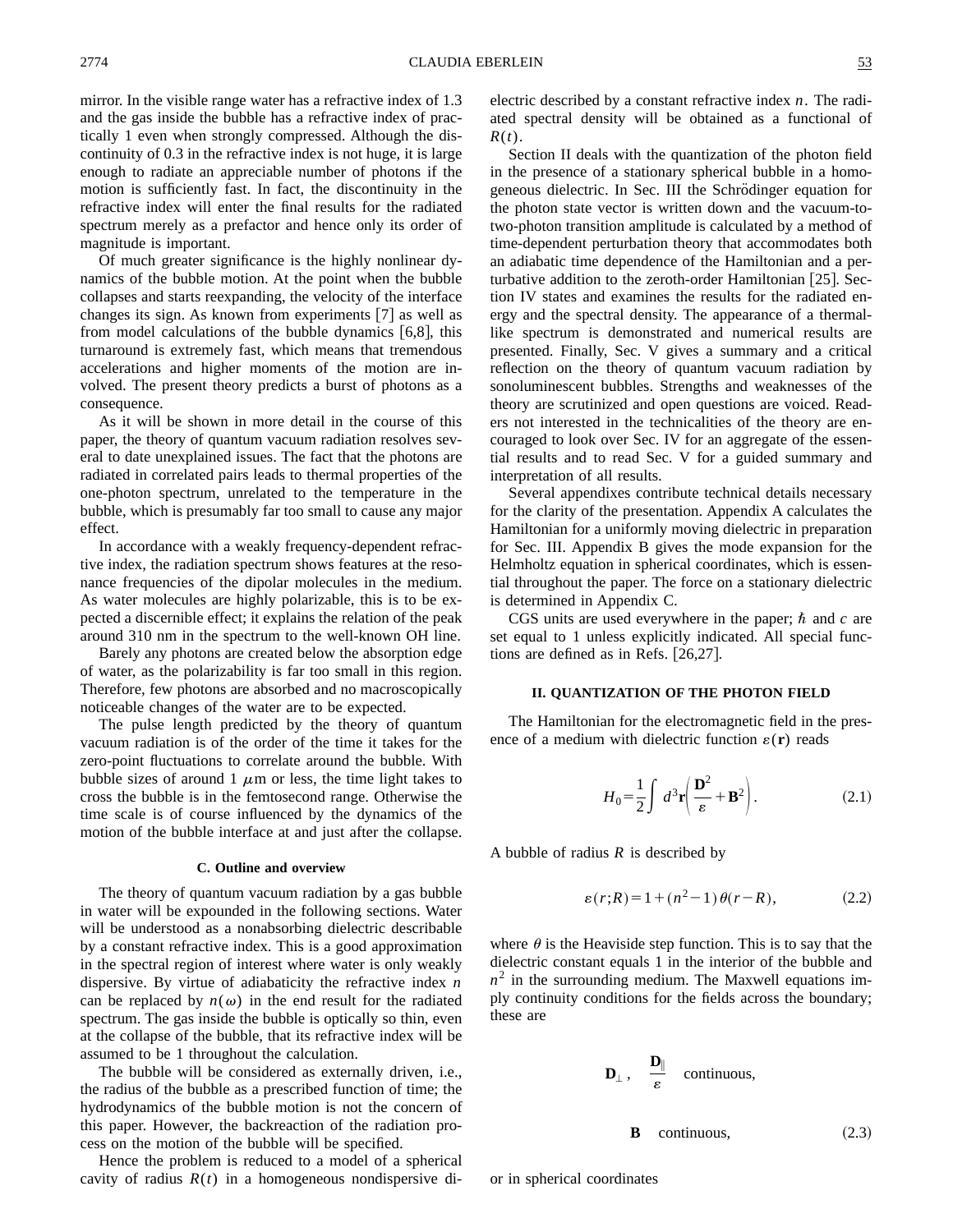$$
\mathbf{D}_{r}^{\text{inside}} = \mathbf{D}_{r}^{\text{outside}}, \quad \mathbf{D}_{\theta}^{\text{inside}} = \frac{\mathbf{D}_{\theta}^{\text{outside}}}{n^2}, \quad \mathbf{D}_{\phi}^{\text{inside}} = \frac{\mathbf{D}_{\phi}^{\text{outside}}}{n^2},
$$
\n
$$
\mathbf{B}_{r}^{\text{inside}} = \mathbf{B}_{r}^{\text{outside}}, \quad \mathbf{B}_{\theta}^{\text{inside}} = \mathbf{B}_{\theta}^{\text{outside}}, \quad \mathbf{B}_{\phi}^{\text{inside}} = \mathbf{B}_{\phi}^{\text{outside}}.
$$
\n(2.4)

The Hamiltonian  $(2.1)$  depends parametrically on the bubble radius *R* via the dielectric function  $\varepsilon(r;R)$ . Although a problem with a varying bubble size is aspired to be solved, for the purpose of quantizing the photon field the radius of the bubble will be kept constant. In order to quantize the system for a time-dependent radius  $R(t)$  one would need to know the eigenfunctions of the time-dependent Hamiltonian  $(A6)$ ; but knowing them would amount to the exact solution of the whole problem, which is of course unachievable. As the calculation to follow in Sec. III will employ perturbation theory to first order in the velocity of the bubble surface  $\beta = R(t)$  over the speed of light in vacuum, a quantization for constant  $R$  is fully sufficient.

The field is quantized by ascribing operator nature to the field variables and imposing canonical commutation relations for the vector field **A** and its conjugate momentum  $\Pi$ =  $-\mathbf{D}$ . These are most easily implemented by expanding the field operators in terms of photon annihilation and creation operators  $a_k^s$  and  $a_k^{s\dagger}$ , respectively, for a mode of momentum **k** and polarization *s* and demanding that the latter fulfill the standard commutation relations

$$
[a_{\mathbf{k}}^{s}, a_{\mathbf{k}'}^{s'}] = \delta(\mathbf{k} - \mathbf{k}') \delta_{ss'},
$$

$$
[a_{\mathbf{k}}^{s}, a_{\mathbf{k}'}^{s'}] = 0.
$$
 (2.5)

At the same time the normal-mode expansions should be chosen such as to diagonalize the Hamiltonian  $(2.1)$  to the Hamiltonian of a photon field

$$
H_0 = \sum_s \int d^3 \mathbf{k} \, \omega \bigg[ a_{\mathbf{k}}^{s^+} a_{\mathbf{k}}^s + \frac{1}{2} \bigg], \quad \omega = |\mathbf{k}|. \tag{2.6}
$$

All this is achieved by the following expansion of the electric displacement **D** and the magnetic field **B**:

$$
\mathbf{D}_{\text{TE}} = \varepsilon \int d^3 \mathbf{k} \, \frac{i\omega}{\sqrt{\omega}} \left[ a_{\mathbf{k}}^{\text{TE}} \mathbf{A}_{(1)}^{\text{TE}} - \text{H.c.} \right],
$$
\n
$$
\mathbf{B}_{\text{TE}} = \sqrt{\varepsilon} \int d^3 \mathbf{k} \, \frac{\omega}{\sqrt{\omega}} \left[ a_{\mathbf{k}}^{\text{TE}} \mathbf{A}_{(2)}^{\text{TE}} + \text{H.c.} \right],
$$
\n(2.7)

$$
\mathbf{D}_{\rm TM} = \varepsilon \int d^3 \mathbf{k} \, \frac{i \omega}{\sqrt{\omega}} \left[ a_{\mathbf{k}}^{\rm TM} \mathbf{A}_{(2)}^{\rm TM} - \text{H.c.} \right],
$$
  

$$
\mathbf{B}_{\rm TM} = \sqrt{\varepsilon} \int d^3 \mathbf{k} \, \frac{\omega}{\sqrt{\omega}} \left[ a_{\mathbf{k}}^{\rm TM} \mathbf{A}_{(1)}^{\rm TM} + \text{H.c.} \right].
$$

The mode functions  $A_{(1,2)}$  are two linearly independent solutions of the Helmholtz equation. They satisfy the Coulomb gauge condition  $\nabla \cdot \mathbf{A}_{(1,2)}=0$ . The fields have been decomposed into their two transverse polarizations, chosen in spherical coordinates as the transverse electric (TE), for which the radial component of the displacement **D** vanishes, and the transverse magnetic  $(TM)$ , for which the radial component of the magnetic field **B** vanishes. The mode functions  $A_{(1,2)}$  and their properties are spelled out in Appendix B.

As mentioned above, the quantization procedure is performed at an arbitrary but constant bubble radius *R*. This implies that although the Hilbert space of the quantized system stays always the same, the set of base vectors spanning it changes with *R*. A unitary transformation from the base at radius  $R$  to the one at radius  $R'$  exists in principle, but is hard if not impossible to find explicitly. So the bubble radius *R* serves as a parameter in traversing a continuous sequence of bases and in a strict notation the photon annihilation and creation operators and the photon eigenstates should be supplemented by a label *R*. The vacuum or ground state of the field is defined by

$$
a_k^s(R)|0;R\rangle=0, \quad \langle 0;R|0;R\rangle=1;
$$

single-photon states are written as

$$
|k_s;R\rangle = a_k^{s\dagger}(R)|0;R\rangle, \quad \langle k_s;R|k'_s;R\rangle = \delta(k-k')\delta_{ss'};
$$

two-photon states are denoted by

$$
|k_s, k'_{s'}; R\rangle = a_k^{s^{\dagger}}(R) a_{k'}^{s^{\dagger}}(R) |0; R\rangle,
$$
  

$$
\langle k_s, k'_{s'}; R |l_p, l'_{p'}; R\rangle = \delta(k-l) \delta_{sp} \delta(k'-l') \delta_{s'p'}
$$
  

$$
+ \delta(k-l') \delta_{sp'} \delta(k'-l) \delta_{s'p};
$$

and so on for all higher photon number states.

#### **III. TWO-PHOTON EMISSION IN FIRST-ORDER PERTURBATION THEORY**

The evolution of the state vector  $|\psi\rangle$  of the photon field is governed by the Schrödinger equation

$$
i\frac{d}{dt}|\psi\rangle = [H_0(R) + \Delta H(R,\beta)]|\psi\rangle, \tag{3.1}
$$

where, according to the Hamiltonian  $(A6)$  derived in Appendix A,

$$
H_0 = \frac{1}{2} \int d^3 \mathbf{r} \left( \frac{\mathbf{D}^2}{\varepsilon} + \mathbf{B}^2 \right), \tag{3.2a}
$$

$$
\delta H = \beta \int d^3 \mathbf{r} \, \frac{\varepsilon - 1}{\varepsilon} (\mathbf{D} \triangle \mathbf{B})_r, \tag{3.2b}
$$

and  $\beta \equiv \overline{R}$  is the velocity of the bubble surface.

For the present purposes antisymmetrization of the operator product in  $\Delta H$  can be dispensed with. What will be extracted from the mode expansion of  $(D \wedge B)_r$  are products of two-photon creation operators  $a_k^{\dagger} a_k^{\dagger}$ , which induce twophoton transitions from the vacuum. Since, however, creation operators commute mutually, operator ordering is inessential.

The assumption made here, i.e., in using the Hamiltonian for a rigidly and uniformly moving dielectric derived in Appendix A, is that the dielectric moves as a whole with a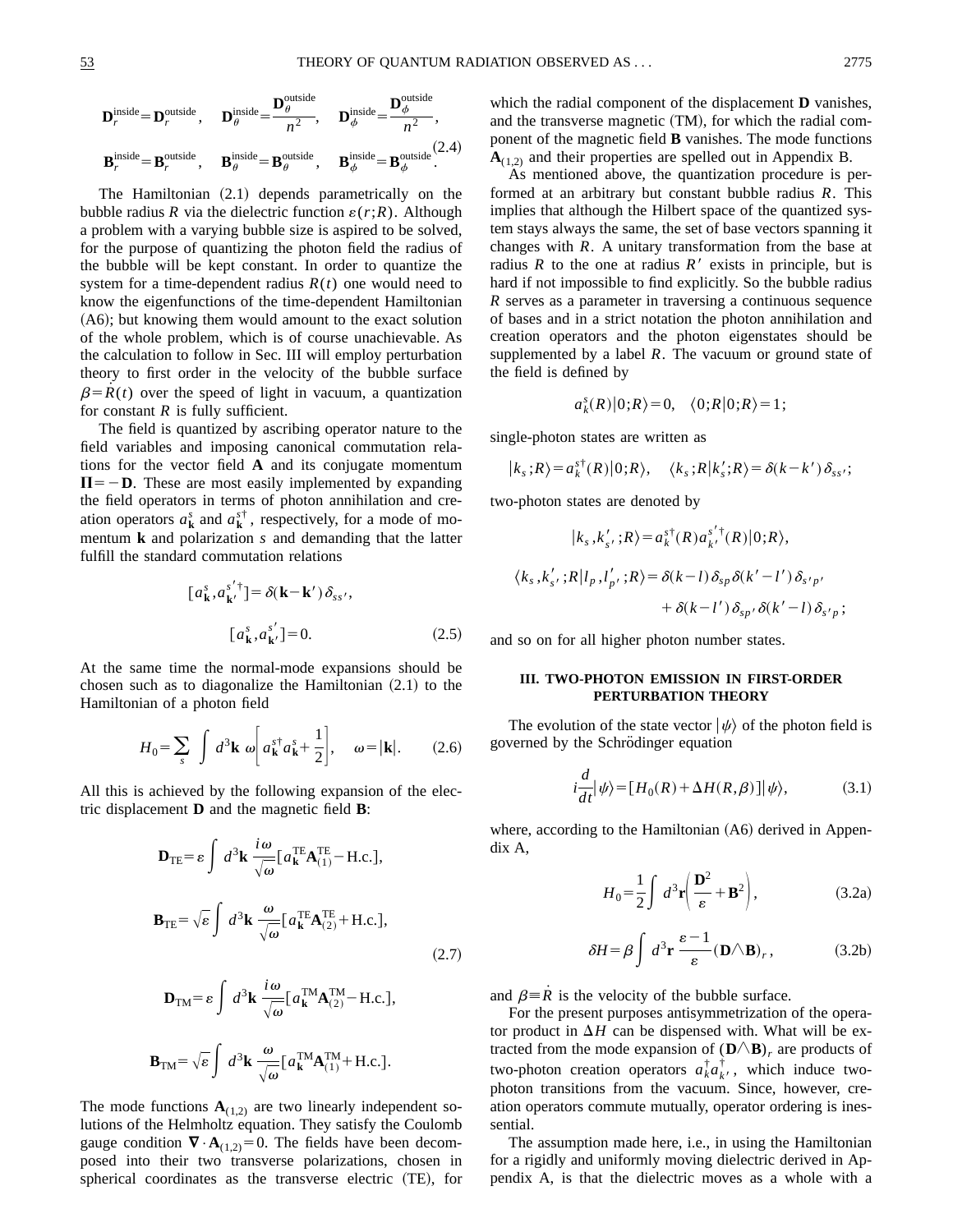velocity  $\beta$ , which is time dependent but **r** independent. This implies an inward-moving compression of the dielectric around the bubble. However, to describe the sonoluminescence process by the Hamiltonian  $(3.2)$  means to ignore variations of the refractive index due to such compression, which is a crude but innocuous approximation as long as the energies of the phonons excited in the water stay below those of the emitted photons. Furthermore, mass diffusion or nondiffusive mass flow into and out of the bubble  $[28]$  relieves this compression to some extent, the degree of which, however, is difficult to assess as long as the flow mechanism is essentially unknown.

Initially the photon field is in its vacuum state while the bubble is at rest and has some radius *R*. As discussed at the end of Sec. II, the photon eigenstates depend parametrically on the radius *R* of the bubble. Hence the initial condition for the state vector  $|\psi\rangle$  reads

$$
|\psi(t_0)\rangle = |0;R(t_0)\rangle. \tag{3.3}
$$

The integration of the Schrödinger equation  $(3.1)$  poses a nontrivial problem since standard methods of perturbation theory cannot be applied. The Hamiltonian  $\Delta H$  (3.2b) cannot be treated as an ordinary perturbation because  $\Delta H$ , as well as  $H_0$ , depends on the parameter *R*. The established way of dealing with slowly parameter-dependent Hamiltonians is the adiabatic approximation [29]. However, the standard adiabatic approximation requires the knowledge of the complete set of eigenfunctions of the Hamiltonian for all allowed values of the parameter. In the present case only the eigenfunctions of part of the Hamiltonian, namely, those of  $H_0$ , are known. Hence what is required is a judicious combination of standard perturbation theory and the standard adiabatic approximation; needed is a theory that is capable of dealing both with a perturbative interaction Hamiltonian and with a Hamiltonian depending on a slowly varying parameter.

Following the adiabatic theory by Pauli  $[29]$ , one starts with the eigenvalue equation for the unperturbed Hamiltonian  $H_0$ , solved for all possible values of the parameter *R*

$$
H_0(R)|n(R)\rangle = E_n(R)|n(R)\rangle, \tag{3.4}
$$

where  $E_n(R)$  is the *n*th eigenvalue and  $|n(R)\rangle$  the corresponding eigenvector. Here *n* is just a label; the eigenvalue spectrum need not be discrete. In general, the levels can be multiply degenerate, so that  $|n(R)\rangle$  in fact stands for a whole subspace of orthonormal eigenvectors to the same eigenvalue  $E_n(R)$ . Where degeneracy matters it will be explicitly indicated by states  $|n'(R)\rangle$  also belonging to  $E_n(R)$ .

Differentiating  $(3.4)$  with respect to *R* and calculating the overlap with a state  $\langle m(R) \rangle$  one obtains

$$
\left\langle m \left| \frac{\partial H_0}{\partial R} \right| n \right\rangle + E_m \left\langle m \left| \frac{\partial}{\partial R} \right| m \right\rangle = \frac{\partial E_n}{\partial R} \langle m | n \rangle + E_n \left\langle m \left| \frac{\partial}{\partial R} \right| n \right\rangle.
$$

Thus, provided that no level crossing occurs, i.e., if for *m*  $\neq n$ ,  $E_m(R) - E_n(R)$  is different from zero for all possible *R*, as it will be the case in the present application, one has

$$
\left\langle m \left| \frac{\partial}{\partial R} \right| n \right\rangle = \frac{1}{E_n - E_m} \left\langle m \left| \frac{\partial H_0}{\partial R} \right| n \right\rangle \quad \text{for } m \neq n. \tag{3.5}
$$

Seeking a solution of the Schrödinger equation  $(3.1)$ , one expands the wave vector  $|\psi(t)\rangle$  into the eigenvectors of the instantaneous  $H_0(R(t))$ 

$$
|\psi(t)\rangle = \sum_{n} |n(R(t))\rangle\langle n(R(t))|\psi(t)\rangle.
$$
 (3.6)

Then the Schrödinger equation  $(3.1)$  becomes

$$
\sum_{n} \left[ i \left( \frac{\partial}{\partial R} \mid n \rangle \right) \frac{\partial R}{\partial t} \langle n | \psi \rangle + i | n \rangle \left( \frac{\partial}{\partial t} \langle n | \psi \rangle \right) \right]
$$
\n
$$
= \sum_{n} \left[ E_{n} | n \rangle \langle n | \psi \rangle + \Delta H | n \rangle \langle n | \psi \rangle \right],
$$

which, by taking the scalar product with an eigenstate  $\langle m|$ , is turned into

$$
\oint_{n} i \beta \langle n | \psi \rangle \langle m | \frac{\partial}{\partial R} | n \rangle + i \frac{\partial}{\partial t} \langle m | \psi \rangle
$$
  
=  $E_{m} \langle m | \psi \rangle + \oint_{n} \langle m | \Delta H | n \rangle \langle n | \psi \rangle.$ 

From here, application of the relation  $(3.5)$  yields

$$
i\frac{\partial}{\partial t}\langle m|\psi\rangle - E_m\langle m|\psi\rangle + i\beta \sum_{m'(E_{m'}-E_m)} \langle m'|\psi\rangle \langle m|\frac{\partial}{\partial R}|m'\rangle
$$
  

$$
= -i\beta \sum_{n(n \neq m)} \langle \frac{\langle n|\psi\rangle}{E_n - E_m} \langle m|\frac{\partial H_0}{\partial R}|n\rangle
$$
  

$$
+ \sum_{n} \langle m|\Delta H|n\rangle \langle n|\psi\rangle,
$$

where the sum over  $m'$  takes states degenerate with  $m$  into account. Since eventually the transition probability  $|\langle m|\psi\rangle|^2$  and not the transition amplitude  $\langle m|\psi\rangle$  will be of physical interest, one can gauge away the second term on the left-hand side of the above equation by defining

$$
\langle m|\psi\rangle = c_m \exp\bigg[-i\int_{t_0}^t d\tau \ E_m(\tau)\bigg];\tag{3.7}
$$

one finds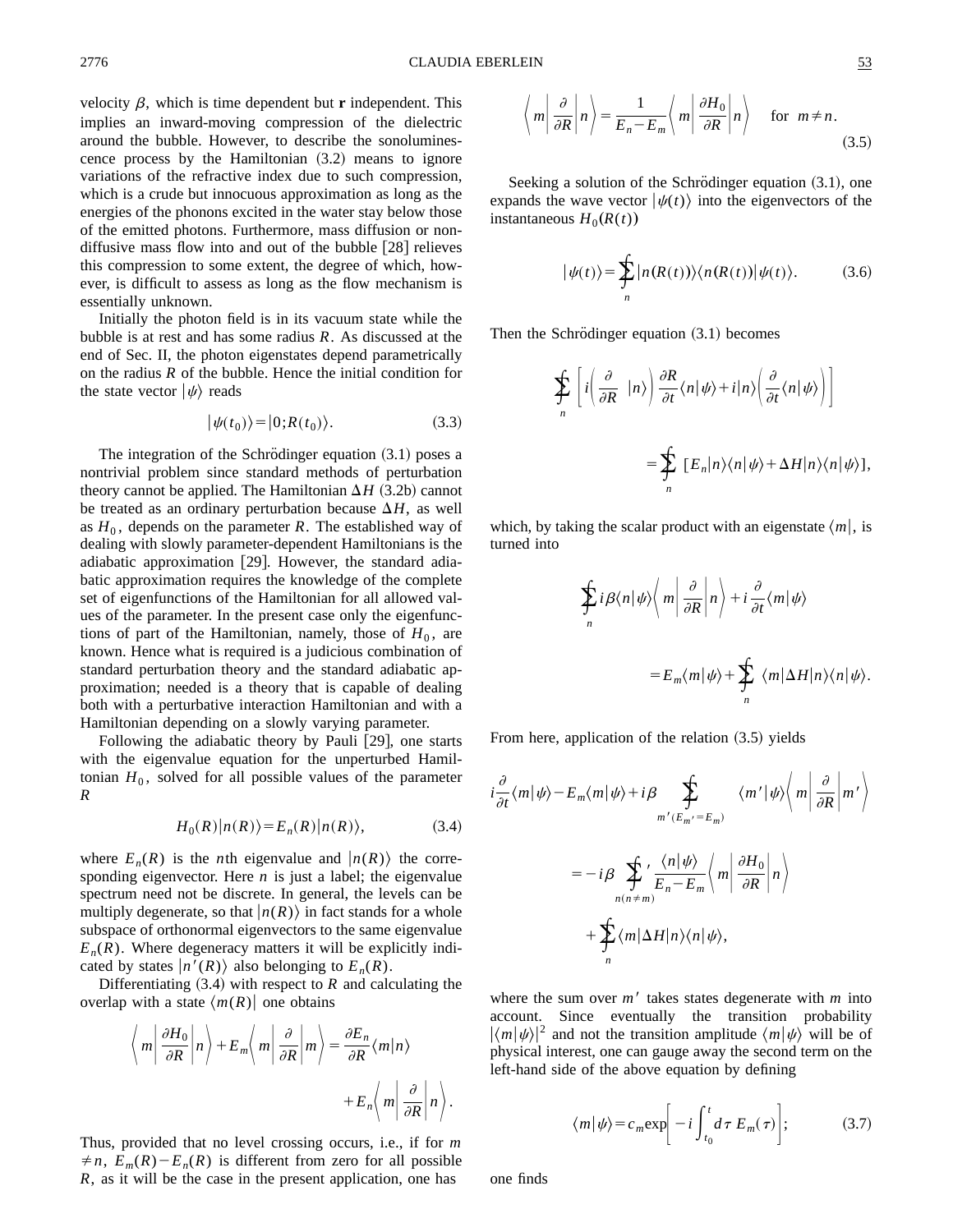$$
\frac{\partial c_m}{\partial t} + \beta \sum_{m'(E_m - E_m)} c_{m'} \left\langle m \left| \frac{\partial}{\partial R} \right| m' \right\rangle
$$
  
\n
$$
= \beta \sum_{n(n \neq m)}' \frac{c_n}{E_m - E_n} \left\langle m \left| \frac{\partial H_0}{\partial R} \right| n \right\rangle \exp \left[ i \int_{t_0}^t d\tau (E_m - E_n) \right]
$$
  
\n
$$
- i \sum_{n} c_n \langle m | \Delta H | n \rangle \exp \left[ i \int_{t_0}^t d\tau (E_m - E_n) \right], \qquad (3.8)
$$

which is the key formula for the present approximation method. If it were not for the term containing  $\Delta H$ , this expression would lead to merely the standard adiabatic approximation (cf., for instance, Ref.  $[30]$ ). It should be noted that both terms on the right-hand side of  $(3.8)$  are of the same order, namely,  $\beta^1$ ; the matrix element of  $\partial H_0 / \partial R$  is multiplied by  $\beta$  and  $\Delta H$  is itself of order  $\beta$ .

The initial condition (3.3) for the wave function  $|\psi\rangle$  translates into the following initial conditions for the coefficients  $c_m(t)$  defined by (3.7):

$$
c_0(t_0) = 1, \quad c_{m \neq 0}(t_0) = 0. \tag{3.9}
$$

As soon as the bubble starts moving, i.e., the interface velocity  $\beta(t > t_0)$  becomes different from zero, the rate of change of the  $c_m$  is nonzero, as described by Eq.  $(3.8)$ . For times  $t > t_0$  one has  $c_0(t) \approx 1$  and  $c_{m\neq0}(t) = O(\beta)$  or higher. Hence, working only to first order in  $\beta$ , one has to retain only the vacuum state in the summation over *n* on the righthand side of Eq.  $(3.8)$ .

Handling the time dependence of the energy eigenvalues  $E_n$  requires special care. For a cavity, such as the bubble in the present problem, one has two limiting cases. The first is that the cavity walls are very poor reflectors; then it is convenient to label the cavity modes by wave number or energy as these are adiabatically conserved. However, if the cavity has a very high *Q* value, i.e., is close to perfectly reflecting, the number of nodes of the eigenfunction will be the adiabatically conserved quantity and not the wave number [31]. The probability of reflection from an interface of a medium of refractive index *n* with the vacuum is given by  $(n-1)^2/(n+1)^2$ . For an air-water interface in the visible spectrum where  $n=1.3$  this leads to a reflection probability of less than 2%. Hence the bubble is a poor-quality cavity and the energy eigenvalues are adiabatically conserved. This justifies the use of wave numbers for the labeling of eigenstates.

Since  $H_0$ , and hence  $\partial H_0 / \partial R$ , and  $\Delta H$  are quadratic in the fields, the only transitions they can induce from the initial vacuum state lead to two-photon states, whence to first order in  $\beta$  [32] the system of differential equations (3.8) for the coefficients  $c_m$  reduces to

$$
\frac{\partial c_0}{\partial t} + \beta \left( 0; R \left| \frac{\partial}{\partial R} \right| 0; R \right) = -i \langle 0; R | \Delta H | 0; R \rangle, \tag{3.10a}
$$

$$
\frac{\partial c_{kk'}}{\partial t} = \beta \frac{1}{\omega + \omega'} \left\langle k, k'; R \right| \frac{\partial H_0}{\partial R} \Big| 0; R \right\rangle e^{i(\omega + \omega')(t - t_0)} \n- i \langle k, k'; R | \Delta H | 0; R \rangle e^{i(\omega + \omega')(t - t_0)}.
$$
\n(3.10b)

The first equation is of no special interest, but the second equation will readily provide the solution of the problem posed—the perturbative description of the photon creation by the moving bubble surface. Note that Eq.  $(3.10b)$  makes it very clear that both the parameter dependence of  $H_0(R)$  and the motional perturbation  $\Delta H$  are of vital importance, as both terms on the right-hand side of Eq.  $(3.10b)$  are of order  $\beta$ . The necessity of both of these terms for a correct description is seen even more clearly if one considers moving perfect reflectors. In this case the respective contributions stemming from  $\partial H_0 / \partial R$  and from  $\Delta H$  diverge if taken separately; in the sum of the two terms in Eq.  $(3.10b)$  these divergences cancel and finite, physically sensible results are recovered, which are in agreement with those obtained by different methods  $[19,25,33-35]$ .

According to  $(3.7)$  the transition amplitude from the vacuum into a two-photon state is given by

$$
\langle k, k'; R | \psi \rangle = c_{kk'}(t) e^{-i(\omega + \omega')(t - t_0)}, \tag{3.11}
$$

and the initial vacuum evolves into the state

$$
|\psi\rangle = |0;R\rangle
$$
  
+  $\frac{1}{2} \int_{-\infty}^{\infty} dk \int_{-\infty}^{\infty} dk' c_{kk'}(t) e^{-i(\omega + \omega')(t - t_0)} |k, k';R\rangle.$   
(3.12)

The factor  $\frac{1}{2}$  takes care of the identical photon states  $|k, k'; R\rangle = |k', k; R\rangle$ , not to be double counted.

It remains to evaluate the two matrix elements in Eq.  $(3.10b)$ . With  $H_0$  as in  $(3.2a)$ , one finds for the first

$$
\left\langle k, k'; R \middle| \frac{\partial H_0}{\partial R} \middle| 0; R \right\rangle = \frac{1}{2} \left( 1 - \frac{1}{n^2} \right) R^2
$$
  
 
$$
\times \oint d\Omega \langle k, k'; R | D_r^2 + n^2 \mathbf{E}_{\parallel}^2 | 0; R \rangle,
$$
(3.13)

in the obvious notation  $\mathbf{E}_{\parallel} = (E_{\theta}, E_{\phi})$ . Deriving this, one should bear in mind that  $H_0$  depends on *R* both through  $\varepsilon(R)$  and through the discontinuity of  $\mathbf{D}_{\parallel} = (D_{\theta}, D_{\phi}).$ 

With  $\Delta H$  as in (3.2b), the second matrix element in  $(3.10b)$  reads

$$
\langle k, k'; R | \Delta H | 0; R \rangle = \beta \left( 1 - \frac{1}{n^2} \right)
$$
  
 
$$
\times \int_{r \ge R} d^3 \mathbf{r} \langle k, k'; R | (\mathbf{D} \triangle \mathbf{B})_r | 0; R \rangle.
$$
 (3.14)

As photon states are eigenstates of  $H_0$ , one can write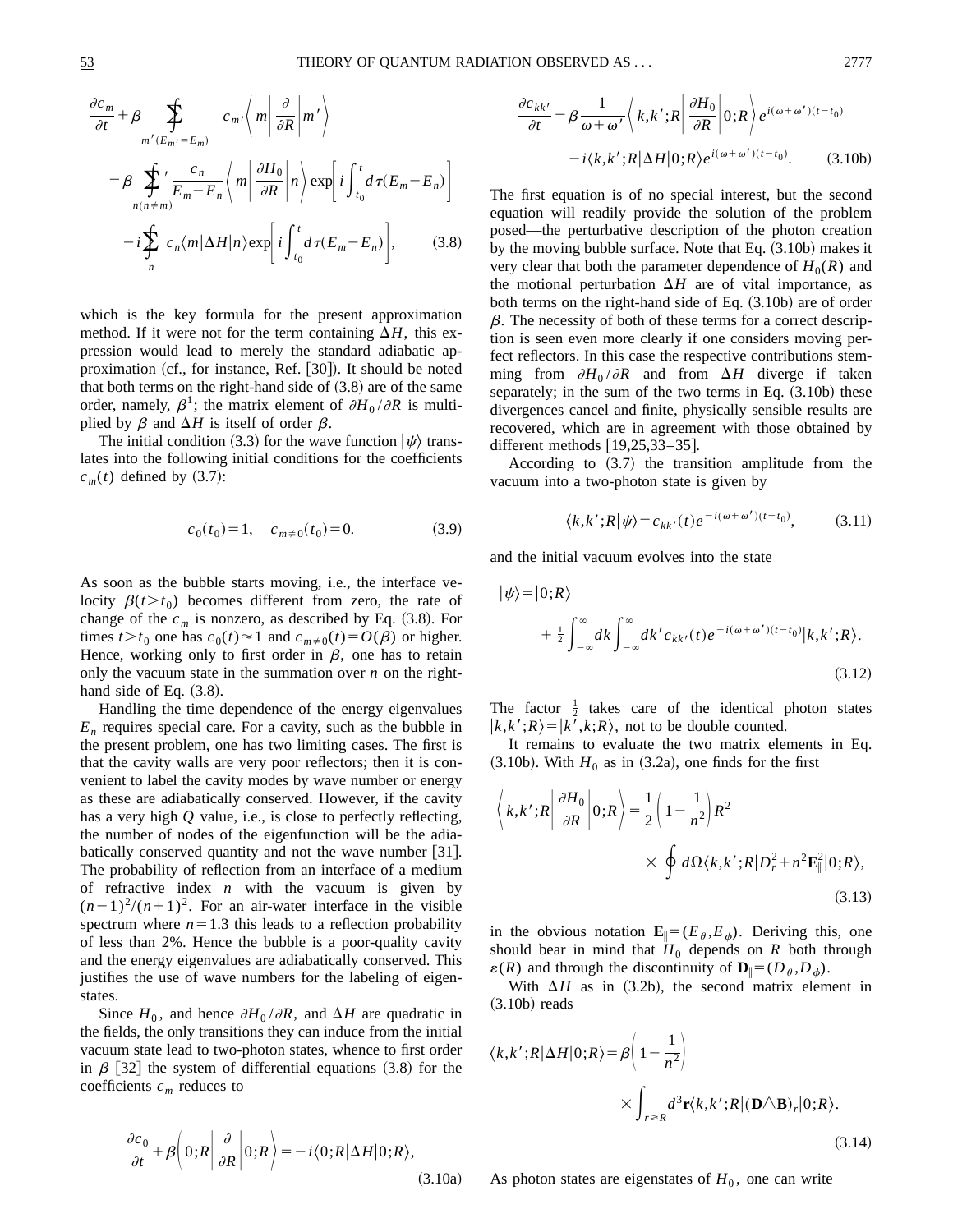$$
i(\omega + \omega') \langle k, k'; R | (\mathbf{D} \wedge \mathbf{B})_r | 0; R \rangle
$$
  
=  $\langle k, k'; R | i [H_0, (\mathbf{D} \wedge \mathbf{B})_r] | 0; R \rangle$   
=  $\langle k, k'; R | \frac{\partial}{\partial t} (\mathbf{D} \wedge \mathbf{B})_r | 0; R \rangle$  (3.15)

to first order in  $\beta$ . In further manipulating this expression, one can make use of the classical energy-momentum conservation law in a bulk dielectric

$$
\frac{\partial}{\partial t} (\mathbf{D} \wedge \mathbf{B})_i + \nabla_j T^{ij} = 0,
$$
\n(3.16)

where the stress tensor in the medium is given by

$$
T^{ij} = -\frac{D_i D_j}{\varepsilon} - B_i B_j + \frac{1}{2} \delta_{ij} \left( \frac{\mathbf{D}^2}{\varepsilon} + \mathbf{B}^2 \right). \tag{3.17}
$$

Since the photon field is a non-self-interacting field in Minkowski space, there is no doubt that this conservation law is valid also quantally. Using this and the above relation  $(3.15)$  one can rewrite  $(3.14)$ 

$$
\langle k, k'; R | \Delta H | 0; R \rangle = i \frac{\beta}{\omega + \omega'} \left( 1 - \frac{1}{n^2} \right)
$$

$$
\times \int_{r \ge R} d^3 \mathbf{r} \langle k, k'; R | \nabla_j T'^j | 0; R \rangle.
$$

Applying Gauss's theorem leads to

$$
\langle k, k'; R | \Delta H | 0; R \rangle = -i \frac{\beta R^2}{\omega + \omega'} \left( 1 - \frac{1}{n^2} \right)
$$
  

$$
\times \oint d\Omega \langle k, k'; R | T^{rr} | 0; R \rangle
$$
  

$$
= -i \frac{\beta R^2}{\omega + \omega'} \left( 1 - \frac{1}{n^2} \right)
$$
  

$$
\times \oint d\Omega \left\langle k, k'; R \right| \frac{1}{2} \left( n^2 \mathbf{E}_{\parallel}^2 - \frac{D_r^2}{n^2} + \mathbf{B}_{\parallel}^2 - B_r^2 \right) | 0; R \rangle.
$$
 (3.18)

Inserting  $(3.13)$  and  $(3.18)$  into the expression  $(3.10b)$ , one finds for the time derivative of the transition amplitude between the vacuum and a two-photon state  $|k, k'\rangle$ 

$$
\frac{\partial c_{kk'}}{\partial t} = \left(1 - \frac{1}{n^2}\right) \frac{\beta R^2}{2} \frac{e^{i(\omega + \omega')(t - t_0)}}{\omega + \omega'}
$$

$$
\times \oint d\Omega \left\langle k, k'; R \middle| \left(1 + \frac{1}{n^2}\right) D_r^2 - \mathbf{B}_{\parallel}^2 + B_r^2 \middle| 0; R \right\rangle.
$$

A comparison with the force operator  $\mathcal{F}_r$  given by Eq. (C5) uncovers the relation of the photon creation to the pressure on the bubble;  $\partial c_{kk'} / \partial t$  can be reexpressed as

$$
\frac{\partial c_{kk'}}{\partial t} = -\frac{\beta}{\omega + \omega'} e^{i(\omega + \omega')(t - t_0)} \langle k, k'; R | \mathcal{F}_r | 0; R \rangle.
$$
\n(3.19)

This is a truly remarkable result as it exposes the fluctuations of the radiation pressure as the origin of the photon-pair creation. As described by Eq.  $(1.1)$  for the mean-square deviation of the force, the fluctuations on a stationary mirror are tied in with the excitation of virtual two-photon states. The (nonuniform) motion of a mirror or a dielectric interface makes these virtual states become real, which has been explained in the two paragraphs following Eq.  $(1.1)$  and is shown manifestly by Eq.  $(3.19)$ . The fluctuation-dissipation theorem underlies this connection; it, however, predicts only the dissipative force acting on the moving interface and not the photon-creation amplitude. Hence the fluctuationdissipation theorem cannot supersede the above derivation, but is, nevertheless, a useful check on it. Reference [21] shows explicitly that the force on a moving dielectric as calculated from the fluctuation-dissipation theorem is the same as the one obtained from the transition amplitude  $(3.19)$  (cf. also Ref.  $[19]$ , especially Sec. 7).

The integration of Eq.  $(3.19)$  is complicated by the fact that the force matrix element depends parametrically on *R* and therefore on time. Formally, the transition amplitude reads

$$
c_{kk'}(t) = -\frac{1}{\omega + \omega'} \int_{t_0}^t d\tau \beta(\tau) e^{i(\omega + \omega')(\tau - t_0)}
$$

$$
\times \langle k, k'; R(\tau) | \mathcal{F}_r | 0; R(\tau) \rangle. \tag{3.20}
$$

The matrix elements of the force operator, which is given by ~C5!, are calculated by expanding the **D** and **B** fields into normal modes as detailed in Sec. II and Appendix B. An unsophisticated calculation yields

$$
\langle k_{\text{TE}}, k'_{\text{TE}}; R(\tau) | \mathcal{F}_r | 0; R(\tau) \rangle
$$
  
\n
$$
= \frac{n}{2\pi} \left( 1 - \frac{1}{n^2} \right) \sqrt{\omega \omega'} \sum_{l,m} \mathcal{S}_l^{\text{TE}-1}(k) \mathcal{S}_l^{\text{TE}-1}(k') \frac{(-1)^l}{kk'}
$$
  
\n
$$
\times \{ l(l+1) j_l(kR) j_l(k'R) + [kR j_l(kR)]' \times [k' R j_l(k'R)]' \} Y_l^m(\hat{\mathbf{k}}) Y_l^{m*}(\hat{\mathbf{k}}'), \qquad (3.21a)
$$

$$
\langle k_{\text{TM}}, k'_{\text{TM}}; R(\tau) | \mathcal{F}_r | 0; R(\tau) \rangle
$$
  
=  $\frac{n}{2\pi} \left( 1 - \frac{1}{n^2} \right) \sqrt{\omega \omega'} \sum_{l,m} \mathcal{F}_l^{\text{TM}-1}(k) \mathcal{F}_l^{\text{TM}-1}(k') \frac{(-1)^l}{kk'}$   
 $\times \{kk'R^2 - l(l+1)\} j_l(kR) j_l(k'R) Y_l^m(\hat{\mathbf{k}}) Y_l^m * (\hat{\mathbf{k}}'),$   
(3.21b)

$$
\langle k_{\text{TE}}, k'_{\text{TM}}; R(\tau) | \mathcal{F}_r | 0; R(\tau) \rangle = 0, \tag{3.21c}
$$

where the normalization constants  $\mathcal{S}_l^{\text{TE, TM-1}}(k)$  are as given in Eqs.  $(B8)$  and  $(B9)$ .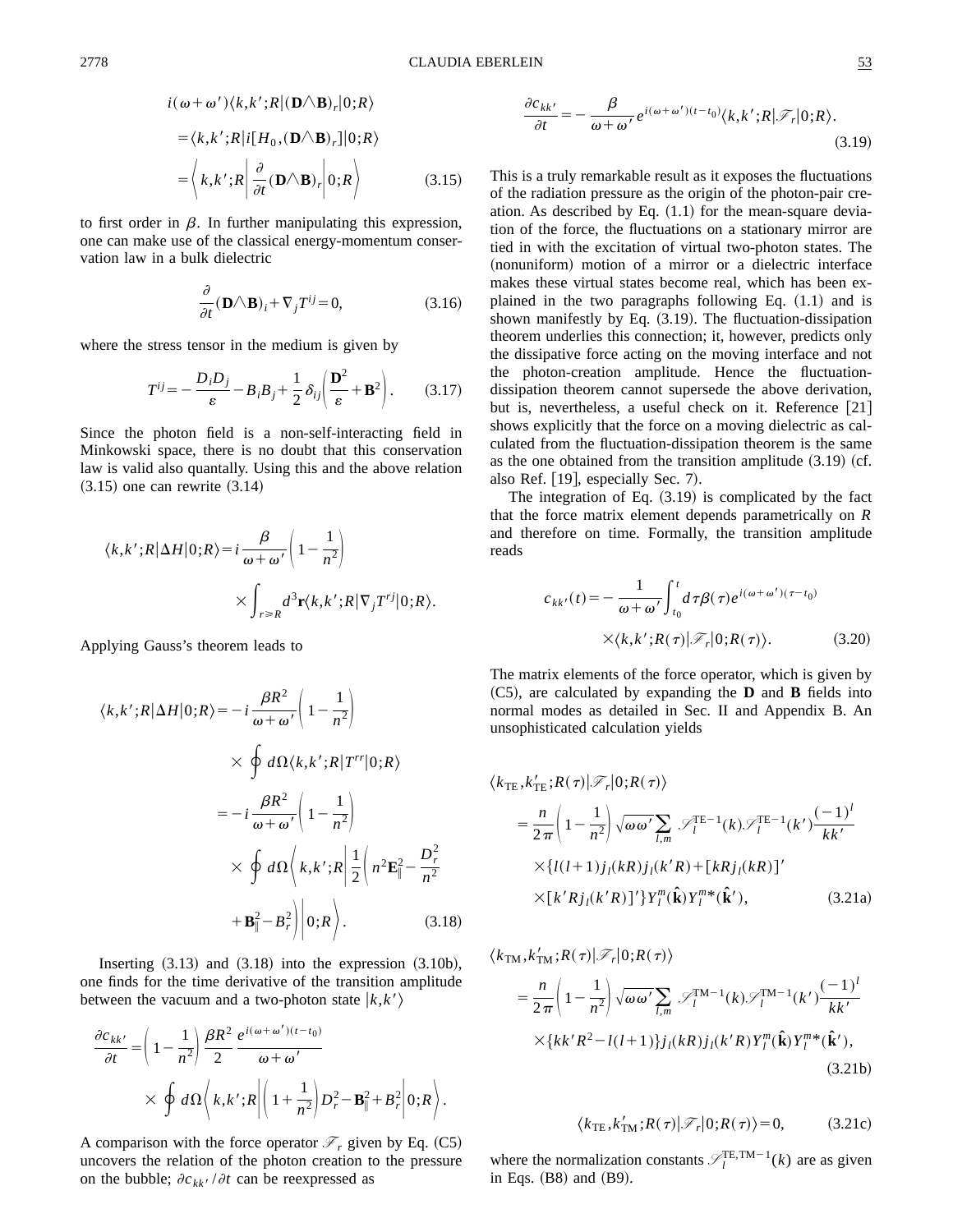The probability of creating a photon pair in the mode  $|k, k'\rangle$  from the initial vacuum state is given by the modulus square of the amplitude  $c_{kk'}$ , Eq. (3.20), featuring the above matrix elements of the force operator. The state of the photon field is specified by Eq.  $(3.12)$ . Hence  $c_{kk}$  carries all information one needs to determine the expectation values of all interesting observables, especially the total radiated energy and the spectral density, which are the subject of the following section.

#### **IV. RADIATED ENERGY AND SPECTRAL DENSITY**

As  $|c_{kk'}(t)|^2$  is the probability of having a photon pair in the mode  $|k, k'\rangle$  at time *t*, the total energy of the photons radiated by the bubble interface during one acoustic cycle reads

$$
\mathscr{W} = \frac{1}{2} \int_{-\infty}^{\infty} d^3 \mathbf{k} \int_{-\infty}^{\infty} d^3 \mathbf{k}' (\omega + \omega') |c_{kk'}(T)|^2, \quad (4.1)
$$

where *T* is the period of the sound field. Inserting  $c_{kk'}(t)$ from  $(3.20)$  and  $(3.21)$  one obtains for  $\mathcal W$ 

$$
\mathcal{W} = \frac{(n^2 - 1)^2}{8\pi^2 n^2} \int_0^\infty d\omega \int_0^\infty d\omega' \frac{\omega \omega'}{\omega + \omega'} \int_0^T d\tau
$$
  
 
$$
\times \int_0^T d\tau' \beta(\tau) \beta(\tau') e^{i(\omega + \omega')(\tau - \tau')} \mathfrak{I}(k, k', R(\tau), R(\tau')), \tag{4.2}
$$

with the auxiliary function  $\Im$  defined as

$$
\mathfrak{I}(k,k',R(\tau),R(\tau')) = \sum_{l=1}^{\infty} (2l+1) [\mathcal{I}_l^{TE-1}(kR(\tau))\mathcal{I}_l^{TE-1}(k'R(\tau))\mathcal{I}_l^{TE*-1}(kR(\tau'))\mathcal{I}_l^{TE*-1}(k'R(\tau'))
$$
  
\n
$$
\times \{l(l+1)j_l(kR(\tau))j_l(k'R(\tau)) + [kR(\tau)j_l(kR(\tau))]'[k'R(\tau)j_l(k'R(\tau))]'\}
$$
  
\n
$$
\times \{l(l+1)j_l(kR(\tau'))j_l(k'R(\tau')) + [kR(\tau')j_l(kR(\tau'))]'[k'R(\tau')j_l(k'R(\tau'))]'\}
$$
  
\n
$$
+ \mathcal{I}_l^{TM-1}(kR(\tau))\mathcal{I}_l^{TM-1}(k'R(\tau))\mathcal{I}_l^{TM*-1}(kR(\tau'))\mathcal{I}_l^{TM*-1}(k'R(\tau'))[kk'R^2(\tau)-l(l+1)]
$$
  
\n
$$
\times [kk'R^2(\tau') - l(l+1)]j_l(kR(\tau))j_l(k'R(\tau))j_l(k'R(\tau'))j_l(k'R(\tau'))]
$$
\n(4.3)

and the normalization factors  $\mathcal{S}_l^{\text{TE,TM}-1}(k)$  as given by Eqs.  $(B8)$  and  $(B9)$ .

A spectrometer measures the single-photon spectrum, which by symmetry is isotropic for a spherical bubble. The quantity of interest is therefore the angle-integrated spectral density radiated during one acoustic cycle,

$$
\mathscr{P}(\omega) = \omega^3 \oint d\Omega_{\mathbf{k}} \int_{-\infty}^{\infty} d^3 \mathbf{k'} |c_{kk'}(T)|^2, \qquad (4.4)
$$

which becomes

$$
\mathcal{P}(\omega) = \frac{(n^2 - 1)^2}{4\pi^2 n^2} \omega^2 \int_0^\infty d\omega' \frac{\omega'}{(\omega + \omega')^2} \int_0^T d\tau \int_0^T d\tau'
$$
  
 
$$
\times \beta(\tau) \beta(\tau') e^{i(\omega + \omega')(\tau - \tau')} \mathfrak{I}(k, k', R(\tau), R(\tau')). \tag{4.5}
$$

The main difficulty in calculating the radiated energy *W* and the spectrum  $\mathcal{P}(\omega)$  is the evaluation of the auxiliary function  $\mathfrak I$ . To find an analytical approximation for  $\mathfrak I$  is a rather laborious task.

First, note that both  $\mathcal W$  and  $\mathcal P(\omega)$ , Eqs. (4.2) and (4.5), contain a prefactor  $(n^2-1)^2$  multiplying J, so that they vanish in the limit  $n \rightarrow 1$ , as they should; in this limit there is no dielectric interface to produce radiation. This justifies an expansion around  $n=1$  in J, which to first order does nothing but reduce the normalization factors  $\mathcal{I}_l^{\text{TE,TM-1}}$  in (4.3) to 1, by virtue of Eq.  $(B10)$ ; otherwise  $\Im$  is independent of *n*.

In the present application the arguments of the Bessel functions in  $\mathfrak I$  are generally greater than 1, partly appreciably much greater, so that expansions for Bessel functions of small arguments are of no use here. As the summation over the index *l* runs up to infinity, the sum will be dominated by terms for which the argument and the index of each of the Bessel functions are comparable in magnitude. Hence Debye's uniform asymptotic expansion has to be employed (cf. [27], formulas  $9.3.3$  and  $9.3.7$ ). So, for instance, one obtains,in the regime  $x \ge (l + \frac{1}{2})$ ,

$$
j_l(x) \to \frac{1}{\nu} \frac{1}{\sqrt{\sec \beta \tan \beta}} \cos \left( \nu \tan \beta - \nu \beta - \frac{\pi}{4} \right)
$$

and

$$
[xj_l(x)]' \rightarrow -\left(\frac{\tan\beta}{\sec\beta}\right)^{1/2} \sin\left(\nu \tan\beta - \nu\beta - \frac{\pi}{4}\right),\,
$$

where the abbreviations  $\nu \equiv (l + \frac{1}{2})$  and  $x \equiv \nu \sec \beta$  have been introduced.

With the help of the above asymptotic approximations and by turning the summation over *l* into an integration one can derive that J behaves approximately like  $kk'R(\tau)R(\tau')$  in the short-wavelength regime, i.e., when the photon wavelengths are shorter than the minimum bubble radius. Numerical investigation of the behavior of  $\Im$  confirms this and yields

$$
\mathfrak{I} \sim 1.16kk'R(\tau)R(\tau'). \tag{4.6}
$$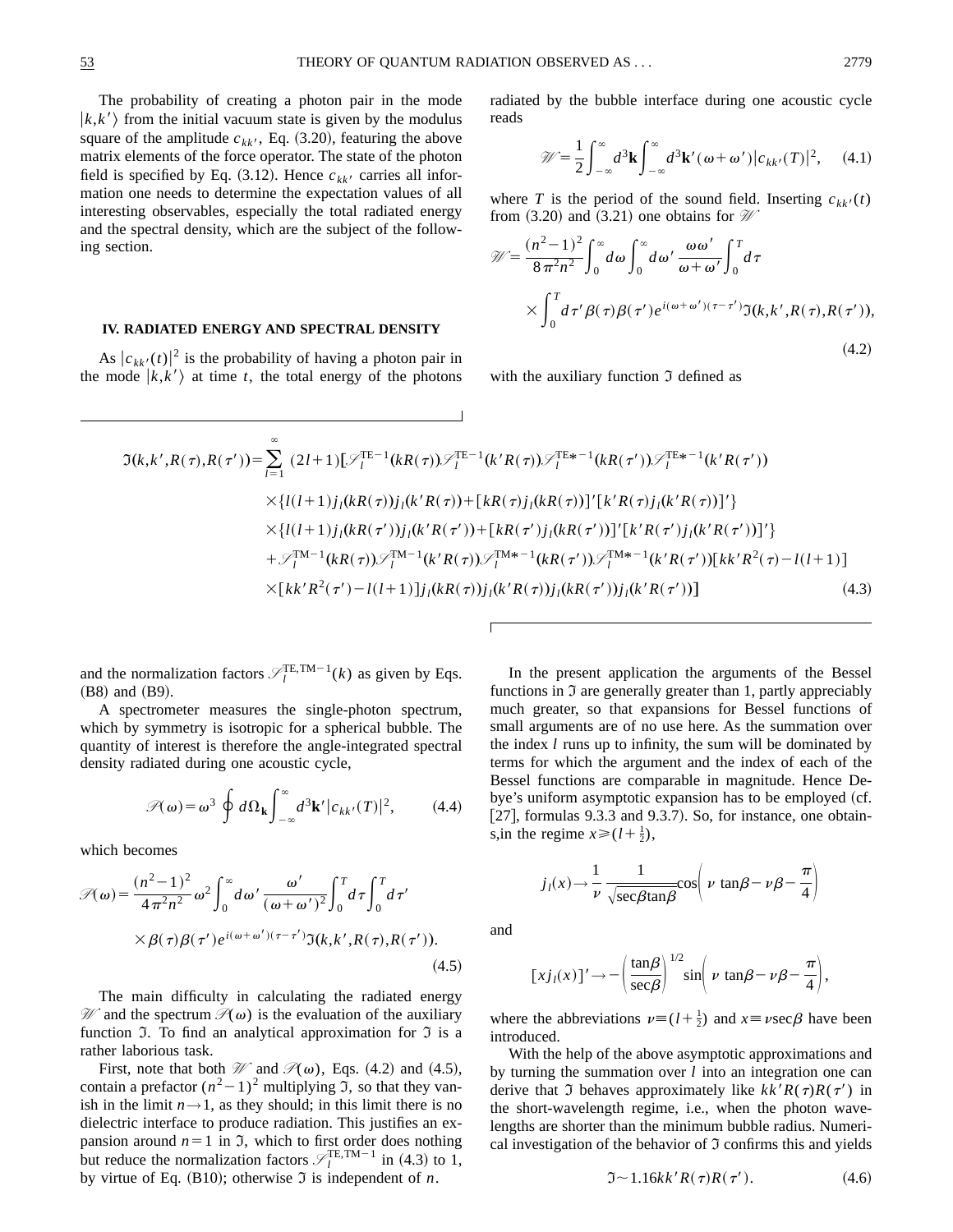Employing this approximation, one can integrate the expression  $(4.2)$  for  $\mathcal W$  and obtains after, a short calculation,

$$
\mathcal{W} = 1.16 \frac{(n^2 - 1)^2}{n^2} \frac{1}{480 \pi} \int_0^T d\tau \frac{\partial^5 R^2(\tau)}{\partial \tau^5} R(\tau) \beta(\tau). \tag{4.7}
$$

One of the interesting consequences of this result is that the dissipative force acting on the moving dielectric interface can be seen to behave like  $R^2\beta^{(4)}(t)$  (plus terms with lower derivatives of  $\beta$ ). This dependence tallies with results of calculations for frictional forces on moving perfect mirrors (see especially  $[36]$ ); the dissipative part of the radiation pressure on a moving dielectric or mirror is proportional to the fourth derivative of the velocity.

The expression  $(4.7)$  indicates also that any discontinuity in  $\beta^{(3)}(t)$  or lower derivatives of  $\beta$  unavoidably leads to a divergence in  $\mathcal W$  [and also in the spectral density  $\mathcal P(\omega)$ ]. In particular, one is not permitted to assume a step-function profile for  $R(t)$  during the collapse of the bubble, since this would give the physically meaningless result of infinite photon production, which is not salvageable by a cutoff or any other artificial regularization  $[13]$ .

What produces the massive burst of photons from a collapsing sonoluminescent bubble is the turnaround of the velocity at the minimum radius of the bubble. There the velocity rapidly changes sign, from collapse to reexpansion of the bubble. This means that the acceleration is peaked at this moment and so are higher derivatives of the velocity.

In order to estimate the total energy radiated during one acoustic cycle, one can use the approximation  $(4.6)$  to rewrite the expression  $(4.2)$  as

$$
\mathcal{W} = 1.16 \frac{(n^2 - 1)^2}{960 \pi^2 n^2} \int_0^\infty d\Omega \Omega^4 \left| \int_0^T d\tau \frac{\partial R^2(\tau)}{\partial \tau} e^{i\omega \tau} \right|^2, \tag{4.8}
$$

where  $\Omega$  is the sum of the photon frequencies in a pair. As  $\mathcal W$  is a functional of the time-dependent radius  $R(t)$ , one has to model  $R(t)$  appropriately in order to be able to obtain a number for *W* . At the collapse of the bubble the function  $R(t)$  has a sharp dip; hence it is reasonable to adopt the model profile

$$
R^{2}(t) = R_{0}^{2} - (R_{0}^{2} - R_{\min}^{2}) \frac{1}{(t/\gamma)^{2} + 1}
$$
 (4.9)

for the time dependence of the bubble radius. Figure 1 illustrates  $R^2(t)$  for various values of the parameter  $\gamma$ , which describes the time scale of the collapse and reexpansion process. The shorter  $\gamma$  the faster is the turnaround of the velocity at minimum radius and the more violent is the collapse. In the figure  $\gamma$  is half of the width of the dip halfway between  $R_0^2$  and  $R_{\text{min}}^2$ . In this simple model the total radiated energy  $(4.8)$  reads, in SI units,

$$
\mathcal{W} = 1.16 \frac{3(n^2 - 1)^2}{512n^2} \frac{\hbar}{c^4 \gamma^5} (R_0^2 - R_{\text{min}}^2)^2.
$$
 (4.10)



FIG. 1. Model profile of Eq.  $(4.9)$  for the squared radius at the collapse of the bubble, printed for four different values of the parameter  $\gamma$ . The solid line corresponds to the function with the largest  $\gamma$ .

Time t [arb. units]

Experimental data on sonoluminescent bubbles [7] suggest that  $R_0 \sim 10 \mu$ m and  $R_{\text{min}} \sim 0.5 \mu$ m are sensible values to assume. With  $n \sim 1.3$  one obtains

$$
\mathcal{W} = 2.5 \times 10^{-16} \text{ J} \quad \text{for } \gamma \sim 1 \text{ fs}, \tag{4.11}
$$

which corresponds roughly to the experimentally observed amount of energy per burst. Calculating the radiated spectral density in the same model gives

$$
\mathcal{P}(\omega) = 1.16 \frac{(n^2 - 1)^2}{64n^2} \frac{\hbar}{c^4 \gamma} (R_0^2 - R_{\text{min}}^2)^2 \omega^3 e^{-2\gamma \omega}.
$$
\n(4.12)

This is one of the most important end results of this calculation, as it exhibits the same  $\omega$  dependence as blackbody radiation. Equating the exponent in  $(4.12)$  to  $\hbar \omega/kT$ , one derives that a turnaround time  $\gamma$  of 1 fs corresponds to a temperature of around 4000 K. This is, however, just a very crude estimate, as many simplifications and approximations have been made in proceeding from  $(4.2)$  to  $(4.12)$ ; in general, the functional dependence of  $\mathcal P$  on  $\omega$  will not be as simple, although its overall behavior is as characterized by Eq.  $(4.12)$ .

It must be noted that the model  $(4.9)$  is of course grossly oversimplified and has several quite unrealistic properties. For short enough  $\gamma$  the velocity  $\beta(t) = R(t)$  can be very large and even exceed 1, i.e., be superluminal. This is, however, without any consequences since not  $\beta$  itself but its fourth derivative  $\beta^{(4)}$  is what matters for the emission of photons by the moving interface. For complete peace of mind one can opt for more complicated model functions where the maximum velocity is controlled. If one chooses, for instance,

$$
R(t) = R_{\min} + \beta_0 t \tanh\frac{t}{\gamma'},
$$

the calculation of expressions for  $\mathcal W$  and  $\mathcal P(\omega)$  is much more laborious than for the model  $(4.9)$ , but gives results equivalent to  $(4.10)$  and  $(4.12)$ . In particular, one obtains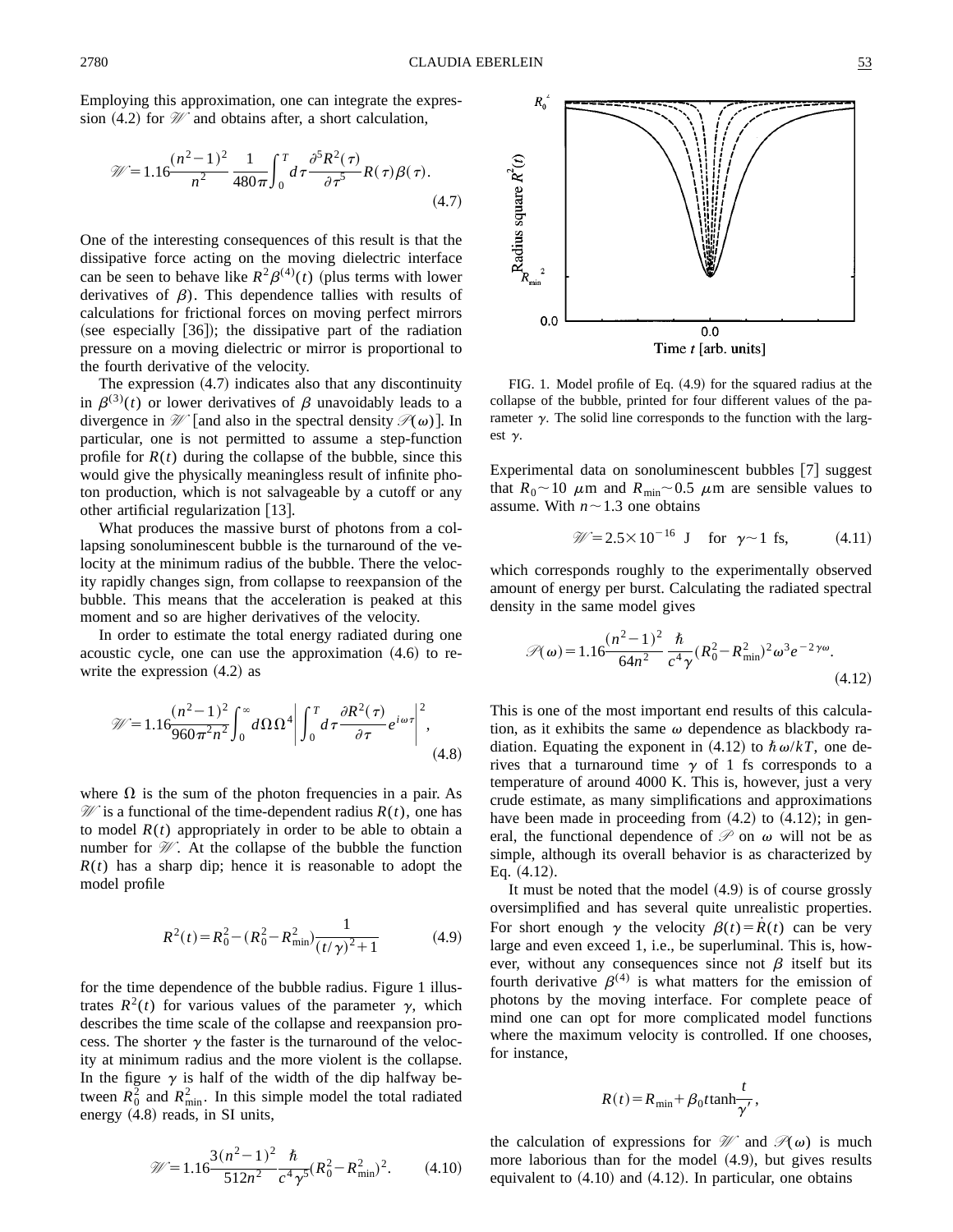

FIG. 2. Spectral density calculated numerically from Eq.  $(4.5)$ as a function of photon frequency, for a model profile with  $R_0$ =45  $\mu$ m,  $R_{\text{min}}$ =3  $\mu$ m, and  $\gamma$ =10 fs.

$$
\mathcal{W} = 1.16 \frac{(n^2 - 1)^2}{n^2} \frac{\hbar}{c^2 \gamma'^3} \beta_0^2 R_{\min}^2 \frac{1}{45\pi} \left( 1 + \frac{\pi^2}{21} \right),
$$

$$
\mathcal{P}(\omega) = 1.16 \frac{(n^2 - 1)^2}{2\pi n^2} \frac{\hbar}{c^2} \gamma' R_{\min}^2 \omega^3 e^{-\pi \gamma' \omega}.
$$

The parameter  $\gamma'$  just like  $\gamma$  controls how quickly the turnaround from collapse to reexpansion of the bubble takes place, but otherwise  $\gamma'$  is distinct from  $\gamma$  in physical interpretation and value.

The major problem in the above derivation is that the approximation  $(4.6)$  is good only at photon wavelengths that are smaller than the bubble radius  $R$ , i.e., when all products  $kR$  and  $k'R$  are greater than 1. Once  $kR$  reaches down to the order of 1 or even below, one has to expect resonances of the photon wavelengths with the bubble radius. An exploration of any such resonance effects requires taking into account the full  $kR$  dependence of the auxiliary integral  $\Im$  in Eq.  $(4.3)$ , which is fairly difficult even numerically.

The results of a computer simulation of a model similar to the one specified by (4.9) with  $R_0$ =45  $\mu$ m,  $R_{\text{min}}$ =3  $\mu$ m, and  $\gamma=10$  fs are shown in Figs. 2 and 3. Comparing these with the values of  $P$  predicted by Eq. (4.12), one sees that the numerical results show an enhancement of about a factor 1000 in  $P$  relative to the analytical approximation. This is due to resonant behavior in  $(4.9)$ , since  $R_{\text{min}}$  is not any more appreciably much larger than the wavelength of the observed light. Numerical studies in the regime  $kR_{\text{min}} \lesssim 1$  are hindered by substantial expanse in computation time; work by the present author is in progress [37]. One can expect to see an even greater enhancement in *P* over the predictions of Eq.  $(4.12)$  for what are believed to be realistic values of  $R_{\text{min}}$ , i.e., values around 0.5  $\mu$ m. Thus one can presumably substantially relax the requirement on how small the turnaround time  $\gamma$  between collapse and reexpansion of the bubble has to be in order for the present theory to yield the experimentally observed number of photons. The crude model that led to the estimate (4.11) would demand  $\gamma$  to be as short as 1 fs, if it were to account for the experimental data for the sonoluminescence of an air bubble in water. The numerical calculation resulting in Figs. 2 and 3 suggests that  $\gamma \sim 10$  fs is



FIG. 3. Same data as in Fig. 2, but as a function of photon wavelength. Note that one can barely make out the features that are clearly visible in Fig. 2.

fully sufficient; calculations for  $R_{\text{min}}$  smaller than 3  $\mu$ m will most likely require merely  $\gamma$  ~ 100 fs–10 ps, which is closer to what one expects this time scale to be on physical grounds.

The features seen in the spectrum in Fig. 2 seem to be due to resonances between photon wavelengths and bubble size, but again extensive numerical studies are needed to explore them  $[37]$ . A comparison of Figs. 2 and 3 makes it very clear that plotting data over the photon wavelength rather than frequency tends to conceal such features; it might therefore be beneficial to plot experimental data over the photon frequency as well.

Given the time dependence of the bubble radius  $R(t)$ , one can, in principle, technical difficulties aside, predict the sonoluminescence spectrum radiated by the bubble from Eqs.  $(4.5)$  and  $(4.3)$ . The next section summarizes the questions answered by the theory of quantum vacuum radiation and spells out some of the as yet unanswered ones.

#### **V. SUMMARY AND CRITICAL REFLECTION**

#### **A. Successfully resolved issues**

#### *1. Results for the spectral density and restrictions on the turnaround time γ*

The results of the preceding section seem in concord with the experimentally observed facts in sonoluminescence. Knowing the time dependence of the bubble radius  $R(t)$ , one can evaluate the radiated spectral density from Eqs.  $(4.5)$  and  $(4.3)$ . The analytical estimate  $(4.11)$  for the total energy radiated during one acoustic cycle and the results of numerical calculations presented in Figs. 2 and 3 show good qualitative and quantitative agreement with the experimental data  $[5]$ . The function  $R(t)$  has been modeled by a dip, as written down in Eq.  $(4.9)$  and made visual in Fig. 1. The width of this dip is characterized by the important parameter  $\gamma$ , whose physical significance is that it is a measure of the time scale of the turnaround of the velocity between the collapse and the reexpansion of the bubble. To model the experimentally observed data on the basis of the numerical calculations worked through so far, this turnaround has to happen in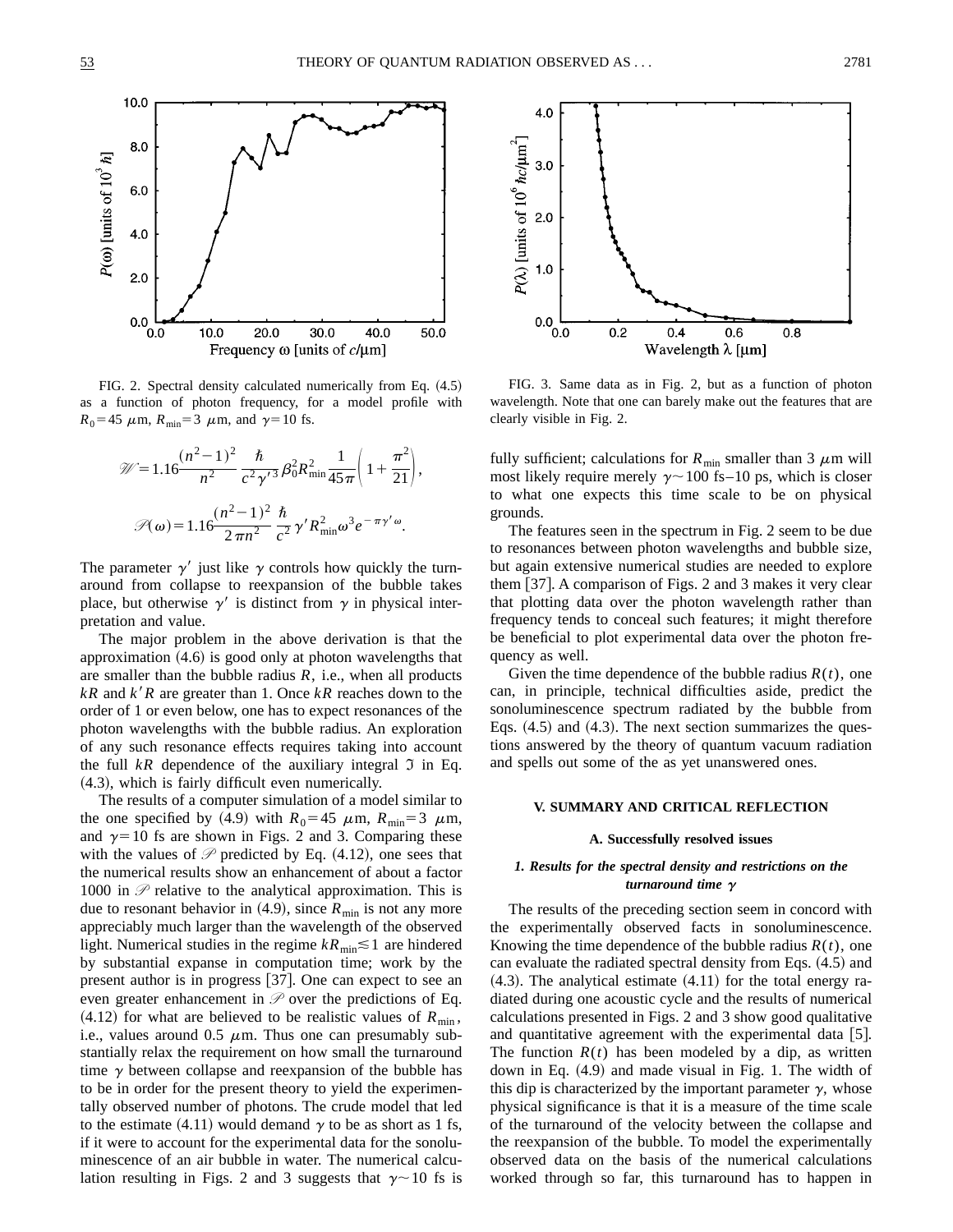about 10 fs. Further numerical analysis of Eqs.  $(4.5)$  and  $(4.3)$  in the regime where the radiated photon wavelengths get in resonance with the bubble size can be anticipated to relax this requirement to a turnaround time of roughly 100 fs–10 ps, which seems quite realistic. Unfortunately, it is notoriously difficult to determine  $\gamma$  experimentally, as it is arduous to measure the bubble radius close to the collapse; the laser light that is used to determine the bubble radius by means of fitting the scattering data to the Mie theory is then most likely reflected by the shock-wave front propagating through the water rather than by the actual bubble surface [7]. In addition, one might also have to take into account that the bubble shape deviates, perhaps even substantially, from spherical. Although this does not affect the present theory of the radiation mechanism to any discernible extent, since the spectrum of the vacuum fluctuations is known to be affected by the shape only to higher order  $[39]$ , it will noticeably alter the light-scattering properties so that the Mie scattering theory is no longer applicable. Nevertheless, the currently available experimental data seem to suggest that  $\gamma$  lies somewhere in the interval  $100$  fs– $10$  ps  $[7]$ .

#### *2. Thermal properties of the spectral density*

The similarity of the observed photon spectrum to a blackbody spectrum has its origin in the fact that the photon radiation emerges in coherent pairs. To obtain the singlephoton spectrum, which is the one measured in spectral analyses, one has to trace over one photon in the pair, as done by integrating over  $k'$  in Eq.  $(4.4)$ . This process of tracing is known to engender thermal properties of the single-photon spectrum, even though the original two-photon state was a pure state and one has dealt with zerotemperature quantum field theory throughout  $[22]$ . In other words, it is the particular correlations within the radiated photon pairs that engender the thermal-like properties of the spectrum, and thermal processes are completely independent of this and in the case of sonoluminescence presumably of no significance whatsoever.

#### *3. Features in the spectrum*

Features in the otherwise smooth experimental spectra can be explained by a combination of three things.

(i) Resonance effects in the radiation mechanism occur when the size of the bubble  $R(t)$  and the photon wavelengths  $\lambda$  are of the same order of magnitude. The features seen in the numerically calculated spectral density in Fig. 2 are due to higher-order resonances of this kind, where the *R* is an integer multiple of  $\lambda$ ; for direct resonances one expects much stronger effects. General predictions for such features can hardly be made as their detailed qualities are determined by the time dependence of  $R$ , which leads to the next point.

(ii) Choosing gases other than air for the bubble contents leads to a modified dynamics of the bubble surface, as gas solubilities in water vary; but even a slightly different  $R(t)$ around the collapse will change the structure of the resonance effects between  $\lambda$  and *R*, which is why one expects a strong dependence of the sonoluminescence spectra on the gas that saturates the water, as indeed observed in experiments [11,38].

(iii) The experimentally seen features in the spectrum might just as well be caused by dispersion, i.e., the dependence of the refractive index  $n$  on the photon frequency  $\omega$ . As long as *n* depends only weakly on  $\omega$ , one can replace *n* by  $n(\omega)$  in Eqs. (4.5) and (4.12) by virtue of adiabaticity. This explains that the experimental data show features at frequencies close to the vibration-rotation excitations of the water molecule  $[9]$ . In particular, one can expect this to be the dominant effect in the spectra of multibubble sonoluminescence, as the resonances discussed under (i) above will average out if bubbles grow and collapse in a random manner.

#### *4. Predicted pulse length*

Apart from predicting the radiated spectrum, the theory of quantum vacuum radiation solves several conceptual problems that previous theories have not been able to deal with satisfactorily. Most importantly, the present theory has no difficulty in explaining the extreme shortness of the emitted light pulses; their duration is determined by the parameter  $\gamma$  describing the turnaround time at the collapse and the time it takes for the fluctuations to correlate around the bubble. As the latter is on the scale of merely one or a few femtoseconds,  $\gamma$  is the decisive quantity. Thus one expects the pulse length to lie between 100 fs and 10 ps, which tallies with the experimental observations.

#### *5. Absence of radiation in the uv*

Another major question that is successfully answered by the present theory concerns the absence of radiation below the absorption edge of water at around 180 nm. Water has essentially no polarizability below this wavelength, so that the real part of its refractive index is very close to 1. Hence the mechanism of exciting vacuum fluctuations into real photon pairs is inoperative below 180 nm; no radiation is emitted and no radiation has to be reabsorbed. This explains the absence of any macroscopically discernible effect on the water by the large amounts of absorbed light predicted by theories of blackbody radiation or bremsstrahlung (cf. Sec. I A).

#### **B. Suggested experiments**

Thinking about experiments that distinguish the present from other theories of sonoluminescence, one quickly comes up with two relatively simple ones. One is to look for photons emitted in the x-ray transparency window of water  $[40]$ ; both the blackbody and the bremsstrahlung theories predict a perceptible amount of photons with wavelengths of around 1 Å, whereas the present theory denies any photon emission at such short wavelengths since the polarizability of water is essentially zero for x rays, i.e.,  $n-1 \approx 0$ .

The second presumably easily set up experiment is to force the bubble into an elongated rather than spherical shape by using piezoelectric transducers on two or all three axes and to examine the angular distribution of the emitted light. For such a case the present theory, unlike others, predicts an anisotropic intensity; the number of photons radiated into a given direction is roughly proportional to the cross section of the bubble perpendicular to that direction. Thus, if the bubble is spheroidal rather than spherical during the radiation process, one expects anisotropy.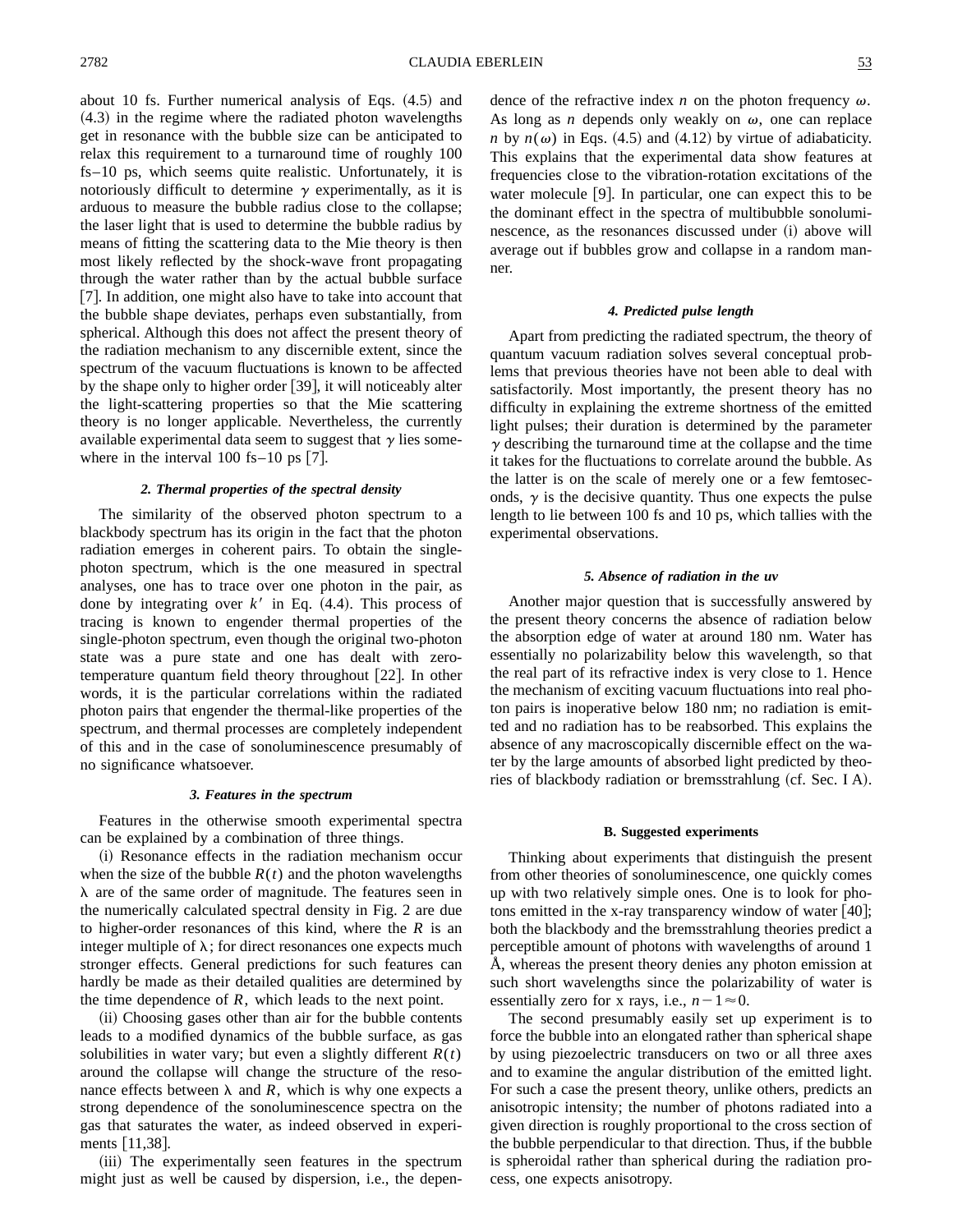#### **C. Agenda and open questions**

The most important point still to be attended to is to extend the numerical calculations of the spectral density  $(4.5)$ down to realistic minimum bubble sizes of 1  $\mu$ m or less [37]. This will allow one to make more precise statements as to the turnaround time  $\gamma$  required to produce the experimentally observed number of photons  $(cf. Sec. A 1)$  and to explore the effects of resonances if the bubble size is comparable to the photon wavelengths (cf. Sec. V  $A$  3).

Another effect to be studied in detail is the photon radiation produced by the rapid variation of the refractive index of water due to the rapidly varying compression around the outside of the bubble [37]. Preliminary estimations have shown that this mechanism is of secondary importance for the sonoluminescence problem; to understand the principle of it might, however, be useful in view of other applications.

An academic but nevertheless interesting question to ask is where the photons actually are produced. A model calculation for a one-dimensional moving dielectric filling a halfspace  $[19]$  has indicated that, although the emission of this kind of quantum vacuum radiation depends on the existence of a moving interface between two media of different refractive indices, the photons do not come directly from the interface but from within a certain vicinity of it, as suggested also by physical intuition. However, inconsistencies between where the photons are produced and what the support of the radiation pressure on the dielectric is, are buried in the assumption of a perfectly rigid dielectric.

The hydrodynamics of the bubble has been considered as given in the present work; its theory has been quite successfully established  $[6]$ . However, especially in view of relaxing restrictions on the velocity and the acceleration of the bubble surface in that theory and of scrutinizing the bubble dynamics at the moment of collapse, the important role of the backreaction of the photon radiation onto the bubble should be recognized. The momentum loss due to the radiation process might have a significant effect on the bubble. While the emission lasts, the equations of motion of the liquid-gas interface will be supplemented by a frictional force, which is roughly proportional to the fourth derivative of the velocity of the interface, as discussed just below Eq.  $(4.7)$ .

One of the puzzles that remain is why stable singlebubble sonoluminescence is seen only in water, although multibubble sonoluminescence has been observed in a variety of fluids. The present author's conjecture is that the reason for this is buried in the unusual properties of gas solubility of water, which conspire with hydrodynamic mechanisms to lead to an exceptionally sharp and violent collapse of a driven bubble. In other fluids such conditions might be reached at random, but not in a regular fashion to produce radiation from stably maintained bubbles.

#### **D. Credo**

To close, a conceptual remark might be appropriate. At first sight, the idea that the burst of photons seen in sonoluminescence has its origin in the zero-point fluctuations of the electromagnetic field might seem utterly strange, as one tends to think of low-energy photons emitted from material media as coming from atomic transitions. Pondering this, one has to admit that all we really know is that photons come from some kind of moving charge or, field-theoretically speaking, from the coupling to a fermion field. As we structure our thinking, we are most inclined to consider atoms as the basic entities of all materials and try to explain all physical phenomena on this basis. However, there is no reason for so doing; we are completely at liberty to mentally regroup these charges in a variety of different ways and should choose whichever is most appropriate for the problem at hand. In the case of sonoluminescence atoms are obviously not the basic entities to be considered, since atomic transitions are about 1000 times slower than a sonoluminescence pulse. Here the basic structure of the medium with respect to the radiation process is most suitably thought of as an assembly of dipoles with a certain dielectric response. This point of view enables one to consider the cooperative response of the charges to the zero-point fluctuations of the electromagnetic field, and quantum vacuum radiation emerges as a consequence quite naturally.

#### **ACKNOWLEDGMENTS**

It is a pleasure to thank Peter W. Milonni for drawing my attention to the phenomenon of sonoluminescence, for pointing out to me Julian Schwinger's thought that this might relate to the zero-point fluctuations of the photon field, and for urging me to apply my knowledge from the theory of moving dielectrics to this problem. Furthermore, I am grateful to Peter L. Knight for telling me about the apparent thermal properties of pure two-mode states when traced over one of the photons, and I would like to thank Gabriel Barton, Nigel D. Goldenfeld, Anthony J. Leggett, Efrat Shimshoni, and Shivaji L. Sondhi for their interest, stimulating discussions, and many questions. I have also benefited from a discussion with Paul M. Goldbart about the completeness of spherical solutions of the wave equation. I would like to thank Chi-Kwong Law for drawing my attention to a shortcoming of the model for the time dependence of the bubble radius. Financial support through the John D. and Catherine T. MacArthur Foundation is gratefully acknowledged.

#### **APPENDIX A: HAMILTONIAN FOR A DIELECTRIC IN UNIFORM MOTION**

The aim of this appendix is to derive a Hamiltonian that describes the electromagnetic field in the presence of a moving dielectric. For a one-dimensional scalar model it has been shown  $[19]$  that the Hamiltonian for a rigid dielectric in uniform motion, which can be derived easily from considerations of Lorentz invariance, is adequate for the perturbative calculation of the photon spectra radiated by nonuniformly moving dielectrics. In particular, it has been verified that such an approach is correct both in the limit of a very dilute dielectric  $[19,41]$  and in the opposite limit of a perfect conductor where well-known results for moving mirrors are recovered  $[19,34,35]$ .

The present formalism is a generalization of Ref.  $[19]$  to the electromagnetic field and to three dimensions. In its spirit it follows the approaches of Arzelies  $[42]$  and Van Bladel  $[43]$ .

The standard way of deriving a Hamiltonian is to proceed from a Lagrangian density. The Lagrangian density for a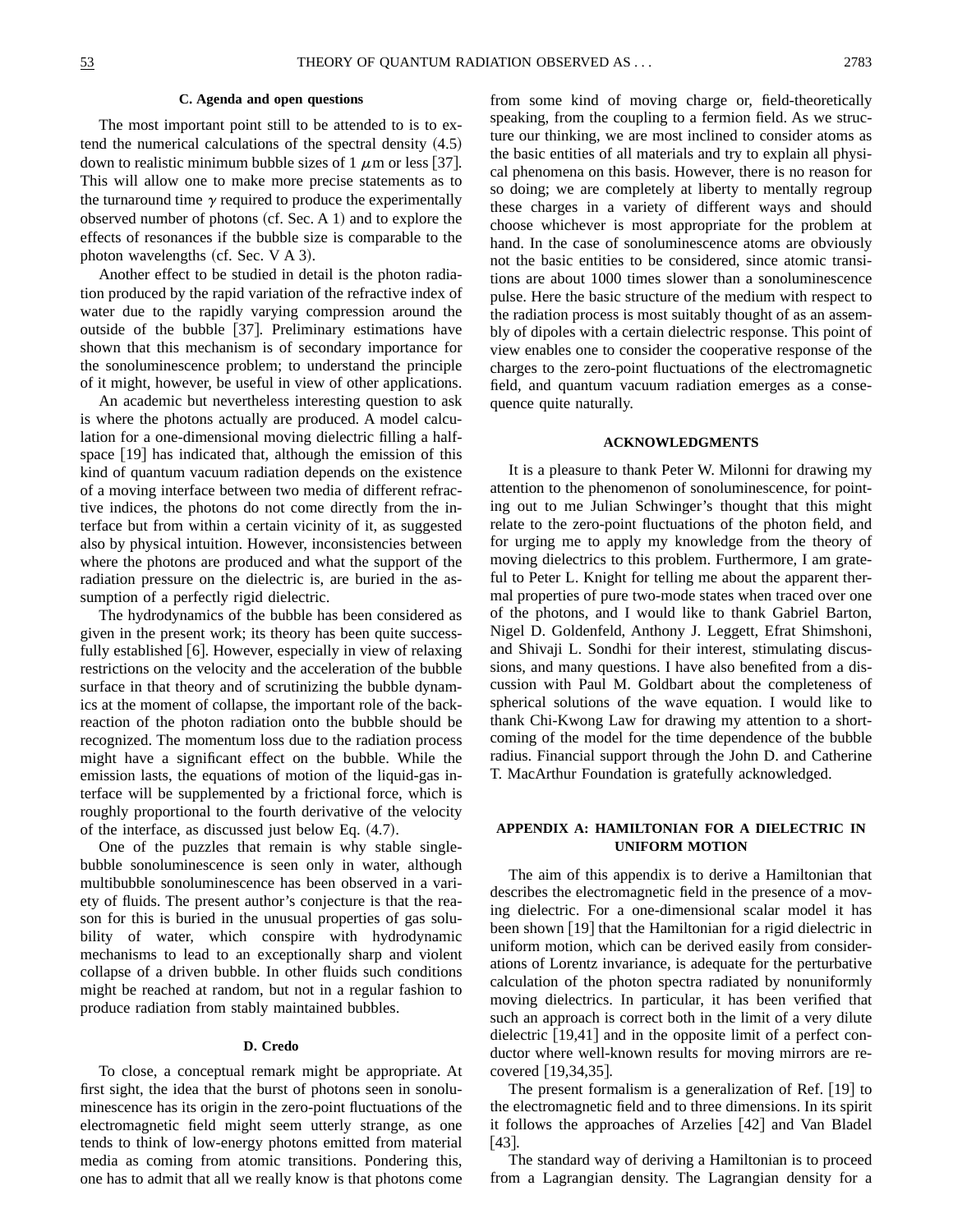homogeneous dielectric moving rigidly and uniformly is a function of the dielectric constant  $\varepsilon$  of the medium and of the velocity  $\beta$  of the medium relative to the frame of the observer

$$
\mathscr{L}=\mathscr{L}(\varepsilon,\beta).
$$

It is uniquely determined by the following three requirements.

(i) In the limit of  $\beta=0$  it should reduce to the familiar Lagrangian density for a stationary dielectric

$$
\mathcal{L}(\varepsilon, \beta = 0) = \frac{1}{2} \left( \frac{\mathbf{D}^2}{\varepsilon} - \mathbf{B}^2 \right).
$$
 (A1)

(ii) For an optically transparent medium one should recover the Lagrangian density of the vacuum, which, by Lorentz invariance, is independent of the velocity  $\beta$ ,

$$
\mathcal{L}(\varepsilon = 1, \beta) = -\frac{1}{4} F_{\mu\nu} F^{\mu\nu} = \frac{1}{2} (\mathbf{E}^2 - \mathbf{B}^2). \tag{A2}
$$

The symbol  $F_{\mu\nu}$  denotes the field strength tensor of the electromagnetic field,  $F_{\mu\nu} = \nabla_{\mu}A_{\nu} - \nabla_{\nu}A_{\mu}$ . Its dual is defined  $\tilde{F}_{\mu\nu} = \frac{1}{2} \epsilon_{\mu\nu\alpha\beta} F^{\alpha\beta}.$ 

 $(iii)$   $\mathcal{L}$  must be a Lorentz scalar. The only true scalars that are quadratic in the fields and that depend solely on the field strength  $F_{\mu\nu}$  and on the four-velocity  $u_{\mu}$  of the medium are  $F_{\mu\nu}\bar{F}^{\mu\nu}$ ,  $\mu_{\mu}F^{\mu\nu}u^{\alpha}F_{\alpha\nu}$ , and  $\mu_{\mu}\tilde{F}^{\mu\nu}u^{\alpha}\tilde{F}_{\alpha\nu}$ .

From the above the Lagrangian density is found to be

$$
\mathcal{L}(\varepsilon,\beta) = -\frac{1}{4}F_{\mu\nu}F^{\mu\nu} - \frac{\varepsilon - 1}{2}u_{\mu}F^{\mu\nu}u^{\alpha}F_{\alpha\nu}.
$$
 (A3)

Now the Hamiltonian can be derived by going through the canonical formalism

$$
\Pi = \frac{\delta \mathcal{L}}{\delta \dot{\mathbf{A}}},\tag{A4a}
$$

$$
\mathcal{H} = \Pi \cdot \dot{A} - \mathcal{L}.
$$
 (A4b)

This leads to the Hamiltonian density

$$
\mathcal{H} = \frac{1}{2} \frac{\varepsilon (1 - \beta^2)}{\varepsilon - \beta^2} \left( \frac{\Pi^2}{\varepsilon} + \mathbf{B}^2 \right) - \frac{\varepsilon - 1}{\varepsilon - \beta^2} \boldsymbol{\beta} \cdot (\Pi \wedge \mathbf{B})
$$

$$
+ \frac{1}{2} \frac{\varepsilon - 1}{\varepsilon - \beta^2} \left[ \frac{(\boldsymbol{\beta} \cdot \Pi)^2}{\varepsilon} + (\boldsymbol{\beta} \cdot \mathbf{B})^2 \right]. \tag{A5}
$$

Substituting  $\Pi = -D$  and, with a perturbative treatment in mind, expanding in powers of the velocity  $\beta$ , one obtains

$$
H = \int d^3 \mathbf{r} \left[ \frac{1}{2} \left( \frac{\mathbf{D}^2}{\varepsilon} + \mathbf{B}^2 \right) + \frac{\varepsilon - 1}{\varepsilon} \boldsymbol{\beta} \cdot (\mathbf{D} \wedge \mathbf{B}) + O(\beta^2) \right].
$$
 (A6)

This is a very natural result; the Hamiltonian for a stationary dielectric is augmented by an energy-fluxlike correction, which vanishes for a transparent medium.

Another way of arriving at the same result is to appeal to the Lorentz invariance of the Maxwell theory. The Hamiltonian density must in any frame be given by

$$
\mathcal{H} = \frac{1}{2} (\mathbf{D} \cdot \mathbf{E} + \mathbf{B} \cdot \mathbf{H}), \tag{A7}
$$

where the fields are as measured in this frame. For a nonmagnetic dielectric  $\mathbf{B} = \mathbf{H}$ , but the **D** and **E** field are connected by some nontrivial constitutive relation that can be found by Lorentz transforming the constitutive relation  $\mathbf{D}' = \varepsilon \mathbf{E}'$ , valid in the rest frame of the medium, into the laboratory frame. There the constitutive relations read

$$
\mathbf{E}_{\parallel} = \frac{1}{\varepsilon} \mathbf{D}_{\parallel},\tag{A8a}
$$

$$
\mathbf{E}_{\perp} = \frac{\varepsilon}{\varepsilon - \beta^2} \left[ \frac{1}{\varepsilon} (1 - \beta^2) \mathbf{D}_{\perp} - \frac{\varepsilon - 1}{\varepsilon} \boldsymbol{\beta} \wedge \mathbf{B} \right]. \tag{A8b}
$$

Utilizing these to replace  $\bf{E}$  and  $\bf{H}$  in Eq.  $(A7)$ , one recovers the Hamiltonian density (A5) obtained earlier by different means.

#### **APPENDIX B: MODE EXPANSION FOR THE HELMHOLTZ EQUATION IN SPHERICAL COORDINATES**

The mode functions  $A_{(1,2)}^{\text{TE,TM}}$  in the expansions (2.7) are solutions of the Helmholtz equation

$$
\omega^2 \varepsilon(\mathbf{r}) \mathbf{A}(\mathbf{r}, \mathbf{k}) + \nabla^2 \mathbf{A}(\mathbf{r}, \mathbf{k}) = 0, \quad \omega = |\mathbf{k}|. \tag{B1}
$$

Rewriting this equation as

$$
\left(\frac{1}{\sqrt{\varepsilon}}\nabla^2 \frac{1}{\sqrt{\varepsilon}}\right)\sqrt{\varepsilon}\mathbf{A} = -\omega^2 \sqrt{\varepsilon}\mathbf{A}
$$
 (B2)

makes obvious that this is the eigenvalue equation of the Hermitian operator  $(1/\sqrt{\varepsilon})\nabla^2(1/\sqrt{\varepsilon})$ , and hence the mode functions  $\sqrt{\varepsilon A}$  form a complete set of orthogonal functions.

In order to diagonalize the Hamiltonian  $(2.1)$  into the Hamiltonian  $(2.6)$  of the photon field by means of the mode expansions  $(2.7)$ , the mode functions should satisfy the orthonormalization conditions

$$
\int d^{3}\mathbf{r} \ \varepsilon(\mathbf{r}) [\mathbf{A}_{(1)}^{\text{TE,TM}}(\mathbf{r};\mathbf{k}) \mathbf{A}_{(1)}^{\text{TE,TM*}}(\mathbf{r};\mathbf{k}^{\prime}) + \mathbf{A}_{(2)}^{\text{TE,TM}}(\mathbf{r};\mathbf{k}) \mathbf{A}_{(2)}^{\text{TE,TM*}}(\mathbf{r};\mathbf{k}^{\prime})] = \delta^{(3)}(\mathbf{k}-\mathbf{k}^{\prime})
$$
\n(B3)

for both the TE and the TM polarizations.

To find the solutions of the Helmholtz equation  $(B1)$  one conveniently proceeds from the scalar solution

$$
\Phi = \frac{4\pi}{(2\pi)^{3/2} l_{,m}} e^{-i\delta_l i^l} [\cos \delta_{l} j_l(nkr) + \sin \delta_{l} y_l(nkr)] Y_l^{m*}(\hat{\mathbf{k}}) Y_l^m(\hat{\mathbf{r}}), \tag{B4}
$$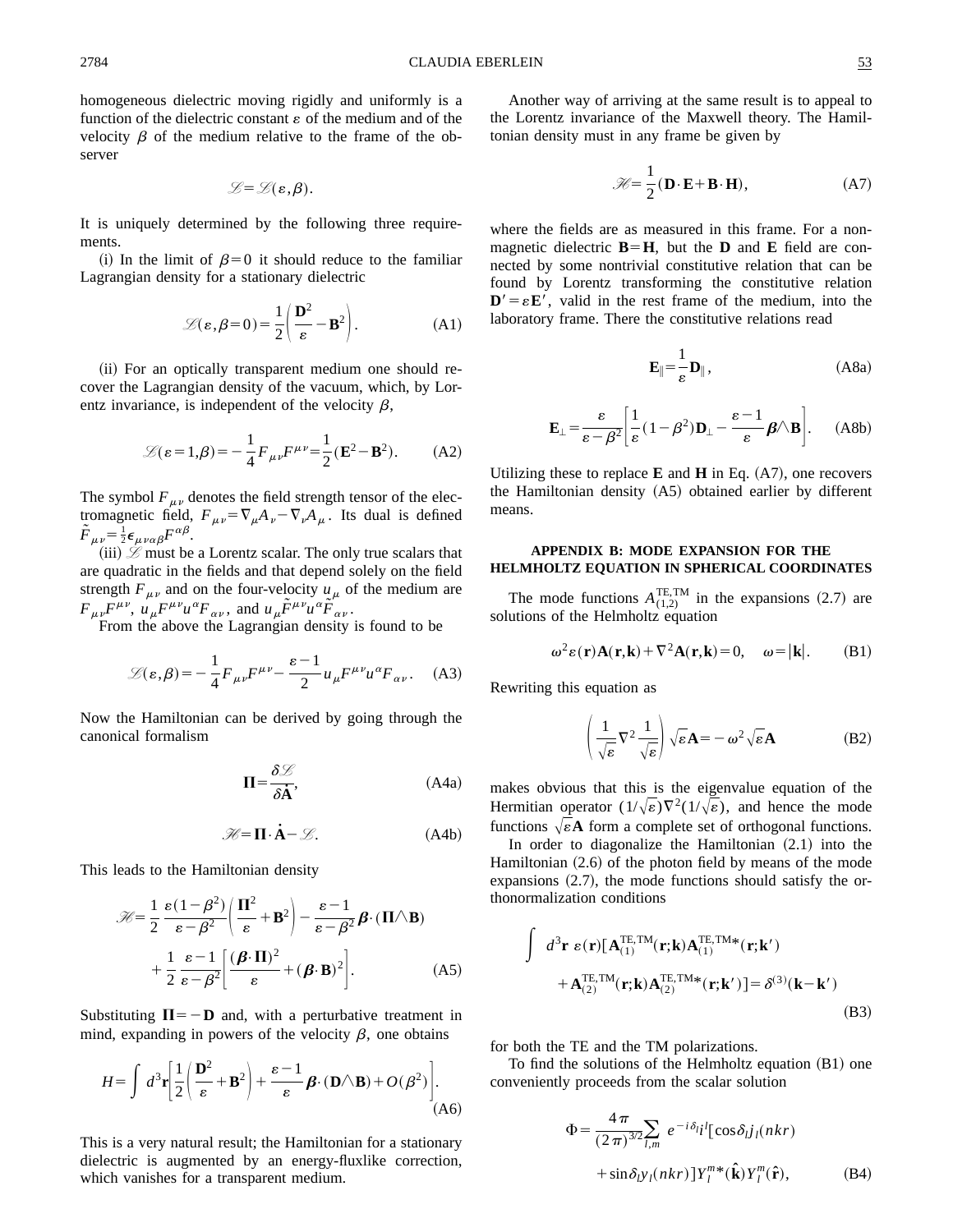which is normalized to behave like a plane wave  $e^{in\mathbf{k}\cdot\mathbf{r}}/(2\pi)^{3/2}$  for  $kr \rightarrow \infty$ . The phase  $\delta_l$  will be chosen to meet the required continuity conditions across the surface of the bubble.

The vector field operators invariant under rotation are **r**,  $\nabla$ , **L**=  $-i\mathbf{r} \wedge \nabla$ , and  $\nabla \wedge \mathbf{L}$ . Since **r** fails to commute with  $\nabla^2$ , only the last three operators may be used to generate rotation-invariant vector solutions of the Helmholtz equation. However,  $\nabla \Phi$  is an irrotational field; only the solenoidal fields  $L\Phi$  and  $(\nabla \wedge L)\Phi$  can be employed for representations of the transversely polarized electromagnetic field. Choosing  $\mathbf{A}_{(1)}$   $\sim$  **L** $\Phi$  and  $\mathbf{A}_{(2)}$   $\sim$  1/(*nk*) $\nabla$   $\wedge$  **L** $\Phi$  and observing the correct normalization  $(B3)$ , one obtains, for the mode functions outside the bubble,

$$
A_{(1)\theta} = \left(\frac{n}{\pi}\right)^{1/2} \sum_{l,m} \frac{e^{-i\delta_{l}l}}{\sqrt{l(l+1)}} \left[\cos \delta_{l}j_{l}(nkr)\right]
$$
  
+ 
$$
\sin \delta_{l}y_{l}(nkr) \left] Y_{l}^{m*}(\hat{\mathbf{k}}) \frac{(-m)}{\sin \theta} Y_{l}^{m}(\hat{\mathbf{r}}),
$$
  

$$
A_{(1)\varphi} = \left(\frac{n}{\pi}\right)^{1/2} \sum_{l,m} \frac{e^{-i\delta_{l}l}}{\sqrt{l(l+1)}} \left[\cos \delta_{l}j_{l}(nkr)\right]
$$
  
+ 
$$
\sin \delta_{l}y_{l}(nkr) \left] Y_{l}^{m*}(\hat{\mathbf{k}})(-i) \frac{\partial Y_{l}^{m}(\hat{\mathbf{r}})}{\partial \theta},
$$
  

$$
A_{(1)r} = 0,
$$
 (B5)

$$
A_{(2)\theta} = \left(\frac{n}{\pi}\right)^{1/2} \sum_{l,m} \frac{e^{-i\delta_{l}l}}{\sqrt{l(l+1)}} \frac{1}{nkr} \left[nkr\cos\delta_{l}j_{l}(nkr)\right]
$$
  
+  $nkrsin\delta_{l}y_{l}(nkr)\left] Y_{l}^{m*}(\hat{\mathbf{k}})i \frac{\partial Y_{l}^{m}(\hat{\mathbf{r}})}{\partial \theta},$   

$$
A_{(2)\varphi} = \left(\frac{n}{\pi}\right)^{1/2} \sum_{l,m} \frac{e^{-i\delta_{l}l}}{\sqrt{l(l+1)}} \frac{1}{nkr} \left[nkr\cos\delta_{l}j_{l}(nkr)\right]
$$
  
+  $nkrsin\delta_{l}y_{l}(nkr)\left] Y_{l}^{m*}(\hat{\mathbf{k}}) \frac{(-m)}{\sin\theta} Y_{l}^{m}(\hat{\mathbf{r}}),$   

$$
A_{(2)r} = \left(\frac{n}{\pi}\right)^{1/2} \sum_{l,m} \frac{e^{-i\delta_{l}l}}{\sqrt{l(l+1)}} \frac{i l(l+1)}{nkr} \left[\cos\delta_{l}j_{l}(nkr)\right]
$$
  
+  $sin\delta_{l}y_{l}(nkr)\left] Y_{l}^{m*}(\hat{\mathbf{k}}) Y_{l}^{m}(\hat{\mathbf{r}}),$ 

and for those inside the bubble

$$
A_{(1)\theta} = \left(\frac{n}{\pi}\right)^{1/2} \sum_{l,m} \mathcal{S}_l^{-1} \frac{i^l}{\sqrt{l(l+1)}} j_l(kr) Y_l^{m*}(\hat{\mathbf{k}}) \frac{(-m)}{\sin\theta} Y_l^m(\hat{\mathbf{r}}),
$$
\n(B6)

$$
A_{(1)\varphi} = \left(\frac{n}{\pi}\right)^{1/2} \sum_{l,m} \mathcal{S}_l^{-1} \frac{i^l}{\sqrt{l(l+1)}} j_l(kr) Y_l^{m*}(\hat{\mathbf{k}})
$$

$$
\times (-i) \frac{\partial Y_l^m(\hat{\mathbf{r}})}{\partial \theta},
$$

$$
A_{(1)r} = 0,
$$

$$
A_{(2)\theta} = \left(\frac{n}{\pi}\right)^{1/2} \sum_{l,m} \mathcal{S}_l^{-1} \frac{i^l}{\sqrt{l(l+1)}} \frac{1}{kr} [krj_l(kr)]'
$$
  

$$
\times Y_l^{m*}(\hat{\mathbf{k}}) i \frac{\partial Y_l^m(\hat{\mathbf{r}})}{\partial \theta},
$$
  

$$
A_{(2)\varphi} = \left(\frac{n}{\pi}\right)^{1/2} \sum_{l,m} \mathcal{S}_l^{-1} \frac{i^l}{\sqrt{l(l+1)}} \frac{1}{kr} [krj_l(kr)]'
$$
  

$$
\times Y_l^{m*}(\hat{\mathbf{k}}) \frac{(-m)}{\sin \theta} Y_l^m(\hat{\mathbf{r}}),
$$
  

$$
A_{(2)r} = \left(\frac{n}{\pi}\right)^{1/2} \sum_{l,m} \mathcal{S}_l^{-1} \frac{i^l}{\sqrt{l(l+1)}} \frac{i l(l+1)}{kr} j_l(kr)
$$
  

$$
\times Y_l^{m*}(\hat{\mathbf{k}}) Y_l^m(\hat{\mathbf{r}}).
$$

Here and in the following a prime after a bracket means a derivative with respect to the argument of the spherical Bessel function. The mode functions for the inside of the bubble have zero phase shift because the fields have to be regular at the origin  $r=0$ , which excludes any contributions from the spherical Bessel functions of the second kind  $y_l$  as these diverge for zero argument.

The above mode functions are essentially the transverse electric  $(TE)$  and the transverse magnetic  $(TM)$  polarizations of the Hansen multipole fields  $[44]$ , well known from antenna theory and solid-state absorption problems  $[45]$ . They do not directly correspond to the standard basis of vector spherical harmonics commonly used in Mie scattering problems [46], but are convenient combinations of those.

The phase shifts  $\delta_l^{\text{TE,TM}}$  and the normalization constants  $\mathscr{S}_l^{\text{TE}, \text{T}M-1}$  are determined by the continuity conditions (2.4) across the bubble surface at  $r = R$ . One obtains

$$
\tan \delta_l^{\text{TE}} = \frac{\mathcal{N}_l^{\text{TE}}}{\mathcal{D}_l^{\text{TE}}}, \quad \tan \delta_l^{\text{TM}} = \frac{\mathcal{N}_l^{\text{TM}}}{\mathcal{D}_l^{\text{TM}}} \tag{B7}
$$

and

$$
\mathcal{S}_l^{\text{TE}-1} = \frac{1}{nkr} \frac{1}{-\mathcal{D}_l^{\text{TE}} - i \mathcal{N}_l^{\text{TE}}},
$$

$$
\mathcal{S}_l^{\text{TM}-1} = \frac{1}{kR} \frac{1}{-\mathcal{D}_l^{\text{TM}} - i \mathcal{N}_l^{\text{TM}}},
$$
(B8)

where

$$
\mathcal{N}_l^{\text{TE}} = j_l(kR)[nkRj_l(nkR)]' - j_l(nkR)[kRj_l(kR)]',
$$
  
\n
$$
\mathcal{D}_l^{\text{TE}} = y_l(nkR)[kRj_l(kR)]' - j_l(kR)[nkRy_l(nkR)]',
$$
  
\n
$$
\mathcal{N}_l^{\text{TM}} = j_l(kR)[nkRj_l(nkR)]' - n^2j_l(nkR)[kRj_l(kR)]',
$$
  
\n
$$
\mathcal{D}_l^{\text{TM}} = n^2y_l(nkR)[kRj_l(kR)]' - j_l(kR)[nkRy_l(nkR)]'.
$$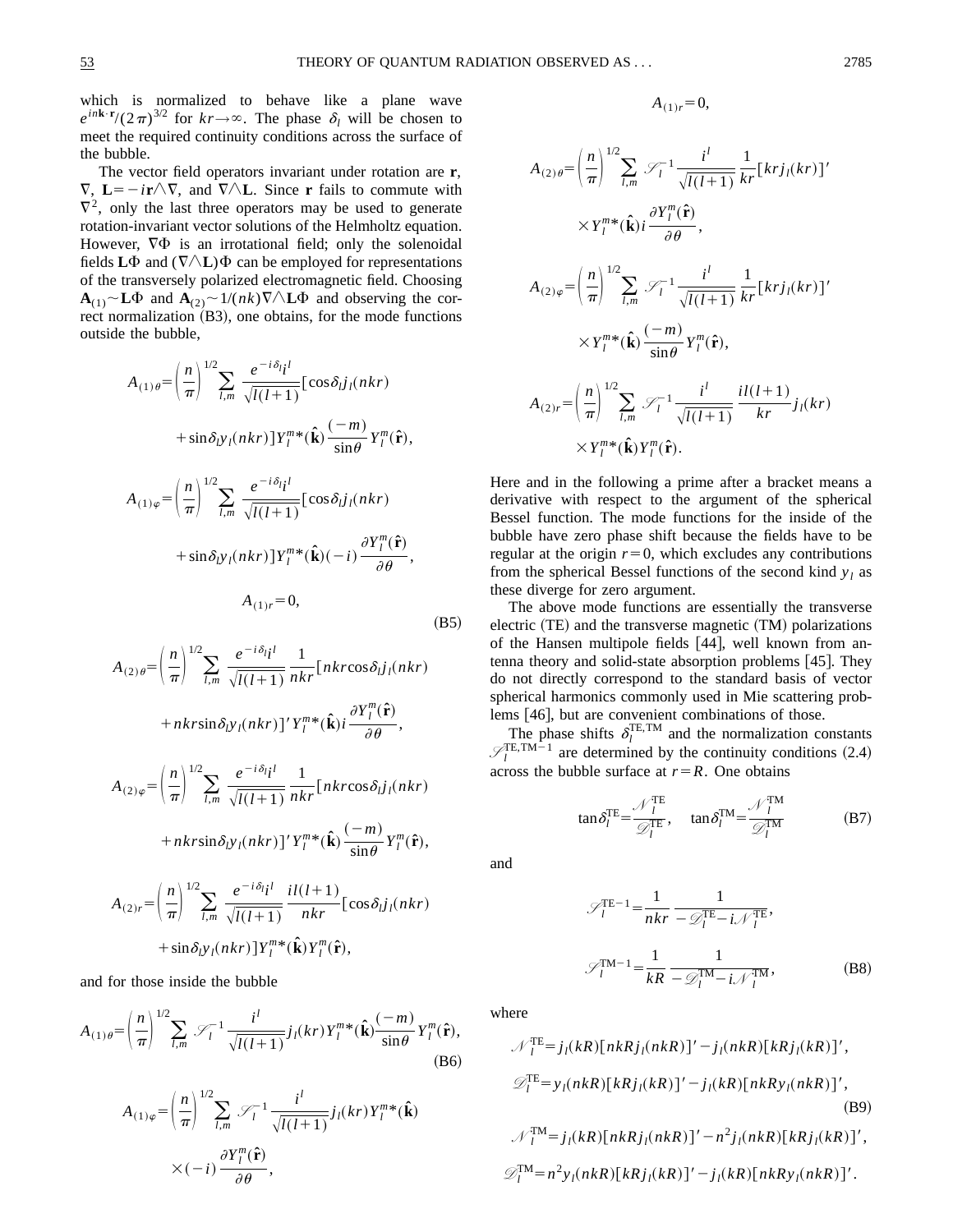Note that

$$
\lim_{n \to 1} \mathcal{F}_l^{\text{TE,TM}-1} = 1,
$$
\n(B10)

due to the fact that in this limit the  $\mathcal{D}_l^{\text{TE, TM}}$  are simplified by the Wronskian of the spherical Bessel functions

$$
j_l(x)y'_l(x) - j'_l(x)y_l(x) = \frac{1}{x^2}
$$

and the  $\mathcal{N}_l^{\text{TE, TM}}$  obviously reduce to zero.

#### **APPENDIX C: FORCE ON A STATIONARY DIELECTRIC**

There are several ways of deriving an expression for the force applied by an electromagnetic field on a dielectric body; the physically most intuitive one is to consider the force as ensuing from induced currents and surface-charge densities. In Lorentz gauge or in Coulomb gauge without free charges the vector potential satisfies the wave equation

$$
\frac{\partial}{\partial t}(\varepsilon \dot{\mathbf{A}}) - \nabla^2 \mathbf{A} = 0.
$$
 (C1)

On rewriting this equation as

$$
\dot{\mathbf{A}}-\nabla^2\mathbf{A}\!=\!\mathbf{j}_{ind}\,,
$$

one obtains an induced current density

$$
\mathbf{j}_{\text{ind}} = -(\varepsilon - 1)\ddot{\mathbf{A}}.\tag{C2}
$$

By continuity

$$
\frac{\partial \rho_{\text{ind}}}{\partial t} + \nabla \cdot \mathbf{j}_{\text{ind}} = 0,
$$

one finds that the induced surface-charge density is

$$
\rho_{\rm ind} = -\nabla \cdot \left(\frac{\varepsilon - 1}{\varepsilon} \mathbf{D}\right). \tag{C3}
$$

Therefore a stationary dielectric is acted upon by a force density

$$
\mathbf{f} = \rho_{\text{ind}} \mathbf{E} + \mathbf{j}_{\text{ind}} / \Delta \mathbf{B}.
$$
 (C4)

On integrating this density over a dielectric with a cavity one has to bear in mind that the radial component of the electric field is not continuous across the boundary. However, the gradient of  $(\varepsilon - 1)/\varepsilon$  in (C3) brings about a  $\delta$  function on the surface of the cavity, which is multiplied by the electric field in Eq.  $(C4)$  for the force density. The mathematically and physically correct prescription is to substitute the electric field by the average of is values on the two sides of the boundary. Then one obtains for the radial component of the force on a spherical bubble of radius *R*

$$
\mathcal{F}_r = -\left(1 - \frac{1}{n^2}\right)\frac{R^2}{2}\oint d\Omega \bigg[\bigg(1 + \frac{1}{n^2}\bigg)D_r^2 + B_r^2 - B_\theta^2 - B_\phi^2\bigg],\tag{C5}
$$

where the integral runs over the complete solid angle; the tangential components of the force are zero as obvious from symmetry.

Strictly speaking, the expression  $(C5)$  is of course the force on the dielectric and not the force on the bubble. Nevertheless, since the two are complementary and the force density has  $\delta$  support on the boundary, i.e., the force is really applied only to the interface,it seems reasonable to speak of the force as acting on the bubble.

Another, less palpable and more formal, way of calculating the force density  $(C4)$  is to proceed from the stressenergy-momentum tensor of the electromagnetic field. In this approach care must be taken when interpreting formulas, because the momentum density of the photon field in a dielectric medium is subject to ambiguity. However, this issue will not be addressed here as the force density is unequivocally defined and interpretable.

The stress exerted by the fields alone, i.e., the fields as in vacuum and exclusive of the polarization fields inside the dielectric, is given by the spacelike components of the stressenergy-momentum tensor in vacuum

$$
T_{(0)}^{ij}(\varepsilon=1) = -E_i E_j - B_i B_j + \frac{1}{2} \delta_{ij} (\mathbf{E}^2 + \mathbf{B}^2).
$$
 (C6)

In vacuum there is no doubt about the momentum density carried by the field; it reads

$$
T^{i0}_{(0)}(\varepsilon = 1) = \epsilon_{ijk} E_j B_k, \qquad (C7)
$$

which is just the Poynting vector. Overall momentum balance requires that the change in the mechanical momentum density of the material  $(i.e., the force density on the dielec$ tric) together with the change in the momentum of the fields alone  $(C7)$  equal the negative gradient of the stress  $(C6)$  due to the fields,

$$
\frac{\partial}{\partial t} \left[ \mathcal{M}_{\text{mech}}^{i} + T_{(0)}^{i0} (\varepsilon = 1) \right] = -\nabla_{j} T_{(0)}^{ij} (\varepsilon = 1).
$$

Thus the force density is given by

$$
f_i = \frac{\partial \mathcal{M}_{\text{mech}}^i}{\partial t} = -\frac{\partial}{\partial t} T_{(0)}^{i0} - \nabla_j T_{(0)}^{ij}.
$$

A few trivial transformations taking into account vector identities and the Maxwell equations yield

$$
f_i = \left(1 - \frac{1}{\varepsilon}\right) \left(B_k \nabla_k B_i - \frac{1}{2} \nabla_i \mathbf{B}^2\right) + E_i \nabla_j E_j.
$$

Upon integration over the bubble the first part of this expression is easily seen to lead to the *B*-dependent terms in the force  $(C5)$ . In order to recognize the second part one should note that  $\nabla_j E_j = \nabla \cdot \mathbf{E}$  is zero inside as well as outside the dielectric, but nonzero at the interface;  $\nabla_j E_j$  gives a  $\delta$  function on the surface multiplied by the difference of the outer and the inner electric fields. Thus one recovers the induced surface-charge density  $(C3)$ , the force on which engenders the same  $D_r$ -dependent term as in  $(C5)$  before.